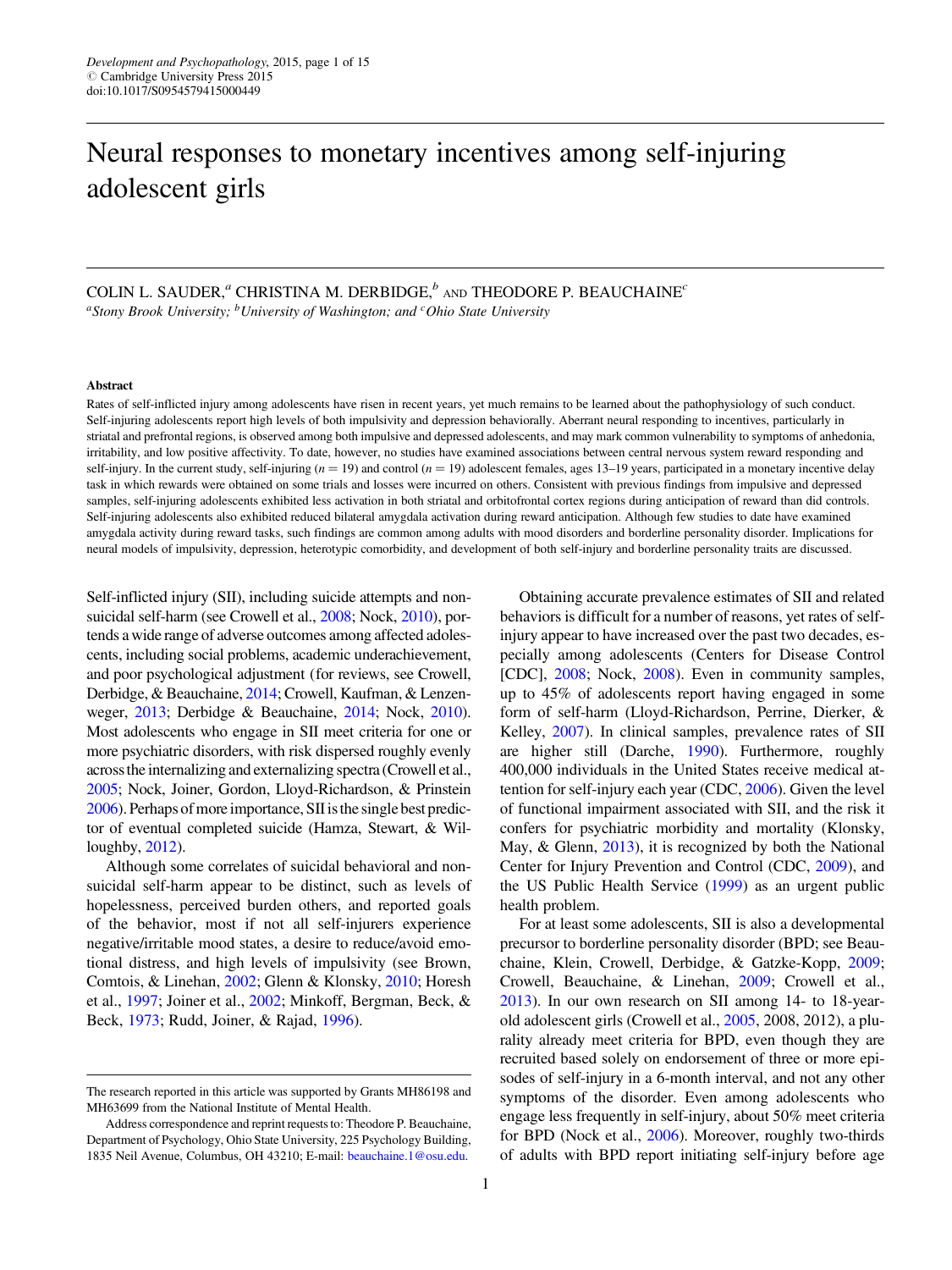18 (American Psychiatric Association, [2004](#page-11-0)). Thus, despite a paucity of longitudinal research on the development of BPD, SII appears to be an important etiological factor, at least for some individuals. Nevertheless, much remains to be learned about the development of SII and BPD. Of importance, furthered understanding of etiology may be a prerequisite of earlier identification, prevention, and more effective treatment for vulnerable individuals (see, e.g., Beauchaine, Neuhaus, Brenner, & Gatzke-Kopp, [2008\)](#page-11-0).

For most of the past two decades, etiological models of BPD have focused on emotion dysregulation as the principle, if not defining, feature of the disorder. According to Linehan's ([1993\)](#page-12-0) theory, SII emerges as a means of coping with persistent emotional distress (see also Crowell et al., [2009](#page-11-0); Kuo & Linehan, [2009\)](#page-12-0). Self-injury is therefore reinforced and maintained because it is effective, at least sometimes, in dampening emotional discomfort (see Johnson, Hurley, Benkelfat, Herpertz, & Taber, [2005;](#page-12-0) Nock, [2009](#page-13-0)). Over time, the emotion regulatory function of self-harm becomes canalized, perhaps in part through endogenous opioid release (see Bresin & Gordon, [2013](#page-11-0)).

Literature addressing the emotion dysregulation hypothesis of SII and BPD is voluminous and cannot be reviewed here. However, support for the hypothesis is extensive (see, e.g., Klonsky & Muehlenkamp, [2007](#page-12-0)), based on self-report (e.g., Nock, [2008](#page-13-0), [2009](#page-13-0), 2010), peripheral psychophysiological (e.g., Crowell, Baucom, et al., [2014;](#page-11-0) Crowell et al., [2005](#page-11-0), 2008; Kuo & Linehan, [2009](#page-12-0)), and neuroimaging data (Hazlett et al., [2012;](#page-12-0) Lis, Greenfield, Henry, Guile, & Dougherty, [2007](#page-13-0)). Nevertheless, we have argued that emotion dysregulation, in and of itself, is insufficient to account for the development of SII and BPD. Many if not most forms of psychopathology are characterized by emotion dysregulation (see, e.g., Beauchaine, [2001;](#page-11-0) Beauchaine, [2015a,](#page-11-0) [2015b](#page-11-0); Beauchaine, Gatzke-Kopp, & Mead, [2007;](#page-11-0) Beauchaine & Thayer, in press; Cole, Hall, & Hajal, [2013](#page-11-0); Goldsmith, Pollak, & Davidson, [2008\)](#page-12-0), but most are not characterized by self-injury.

Based on this observation, and on other considerations outlined below, we have advanced a developmental model of SII and borderline personality development that extends Linehan's ([1993\)](#page-12-0) theory in several important ways (see Beauchaine et al., [2009;](#page-11-0) Crowell et al., [2009](#page-11-0); Crowell, Derbidge, et al., [2014](#page-11-0); Derbidge & Beauchaine, [2014\)](#page-11-0). Although space constraints preclude full articulation of our developmental model, it follows in large part from mounting empirical evidence for each of the following conjectures:

1. In childhood, vulnerability to development of SII and borderline pathology is conferred through trait impulsivity, a highly heritable individual difference (see, e.g., Krueger et al., [2002\)](#page-12-0) that accounts for (a) overlap in biological correlates of BPD and other impulse control disorders (see Beauchaine et al., [2009](#page-11-0)), and (b) shared familial risk for BPD and antisocial personality among adult females and males, respectively (e.g., Goldman, D'Angelo, & DeMaso, [1993](#page-12-0)).

The assertion that impulsivity confers vulnerability to later SII is consistent with recent findings indicating heightened risk for self-injury and suicide attempts among adolescent girls who were diagnosed with attention-deficit/ hyperactivity disorder (ADHD) in middle school (Hin-shaw et al., [2012\)](#page-12-0), with well replicated associations between trait impulsivity and both self-injury and BPD in adulthood (see Beauchaine et al., [2009](#page-11-0); Glenn & Klonsky, [2010\)](#page-12-0), and with positive associations between impulsivity scores and greater likelihood and severity of self-injurious behaviors (Dougherty et al., [2009](#page-12-0); Lynam, Miller, Miller, Bornovlova, & Lejuez, [2011\)](#page-13-0). According to this perspective, trait impulsivity is necessary but insufficient for development of SII and BPD.

2. Trait impulsivity is conferred through heritable deficiencies is mesolimbic dopamine (DA) responding (see Beauchaine et al., [2009](#page-11-0)). Among other functions, the mesolimbic DA system is responsible for hedonic capacity (e.g., Ashby, Isen, & Turken, [1999;](#page-11-0) Gorwood, [2008\)](#page-12-0), so blunted responding within the system results in anhedonia, or lower than normal levels of pleasure from pursuit of and consummation of incentives (see Neuhaus & Beauchaine, [2013](#page-13-0); Sagvolden, Johansen, Aase, & Russell, [2005\)](#page-13-0). Blunted reward responding also results in a chronically aversive, irritable mood, which motivates affected individuals to seek frequent and immediate rewards in order to increase mesolimbic DA levels and upregulate their mood state (see Laakso et al., [2003\)](#page-12-0). It is important to note that mesolimbic DA dysfunction is not specific to impulsivity; attenuated reward responding is also characteristic of depression in adolescence and adulthood, and is a likely neural substrate of anhedonia and irritability among those with mood disor-ders (see, e.g., Forbes, & Dahl, [2005](#page-12-0), 2011). Thus, reduced pleasure in response to incentives (i.e., anhedonia) and high levels of irritability characterize both depression and impulse control disorders. Attenuated tonic and phasic mesolimbic DA function are therefore *transdiagnostic* substrates of both impulsivity and depression (see Sauder, Beauchaine, Gatzke-Kopp, Shannon, & Aylward, [2012](#page-13-0)).<sup>1</sup> It follows that self-injuring adolescents, who are highly impulsive and often depressed, should exhibit (a) heterotypic comorbidity, which is the case empirically (see, e.g., Crowell, Baucom, et al., [2014](#page-11-0); Crowell et al., [2005,](#page-11-0)

<sup>1.</sup> Increasingly well-replicated findings of a common neural substrate for impulsivity and depression raise obvious questions about neural processes that differentiate between disorders. Although such a discussion is beyond the scope of this article, other neurobiological systems must be considered. Most notable among these is the septo-hippocampal system, the neural substrate of trait anxiety. Sensitization of this largely independent neural network confers vulnerability to depression (but not impulsivity) when coupled with deficient mesolimbic DA function (see, e.g., Corr & McNaughton, in press; Neuhaus & Beauchaine, 2013). Thus, multiple neurobiological systems must be considered when differentiating between impulsivity and depression, given both common (mesolimbic) and specific (septo-hippocampal) vulnerabilities. Interested readers are referred elsewhere for further discussion (e.g., Sauder et al., 2012).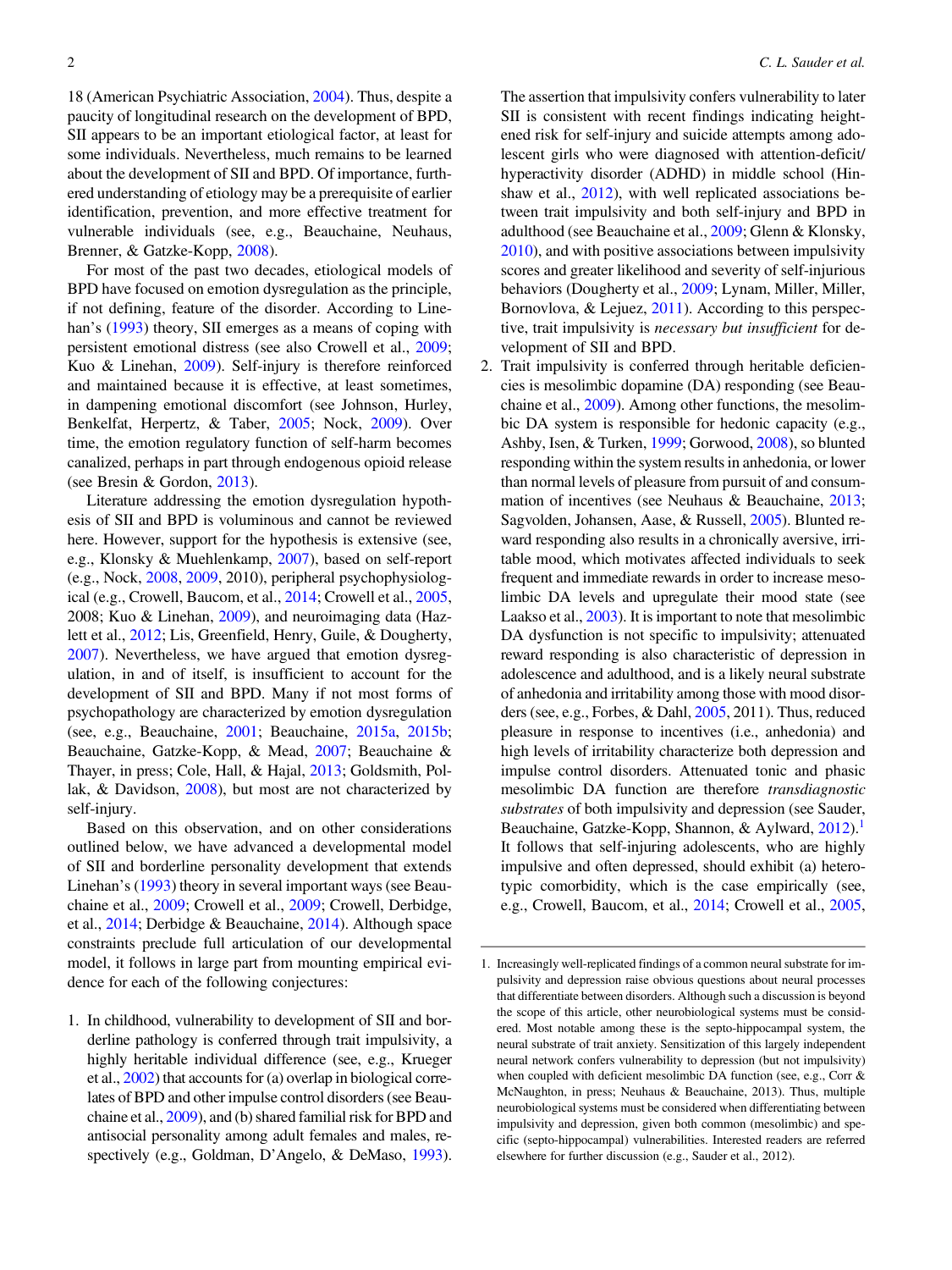2008), and (b) deficiencies in mesolimbic responding to incentives (see below), which have not been demonstrated but which we evaluate in this study.

- 3. Emotional lability and emotion dysregulation develop after preexisting impulsivity in the ontogenesis of SII and borderline pathology through operant reinforcement mechanisms expressed within families, as articulated originally by Linehan [\(1993\)](#page-12-0) and more recently by Beauchaine and Zalewski (in press). Invalidating and coercive family environments reinforce repeated escalation of anger, dyadic conflict, emotional lability, and emotion dysregulation (see Crowell, Baucom, et al., [2014;](#page-11-0) Crowell, Derbidge, et al., [2014](#page-11-0)). Although far less heritable than trait impulsivity (Goldsmith et al., [2008\)](#page-12-0), emotional lability and emotion dysregulation assume traitlike qualities across development via protracted reinforcement (see also Beauchaine, [2015b](#page-11-0); Beauchaine & Zalewski, in press; Linehan, [1993](#page-12-0)).
- 4. Enduring patterns of emotion dysregulation elicit failures of adaptive coping, interfere with healthy socioemotional development, and confer adverse evocative effects on extrafamilial interpersonal relationships. As a result of these mechanisms and others (see Derbidge & Beauchaine, [2014\)](#page-11-0), affected individuals engage in maladaptive social behaviors, affiliate with deviant peers, and are at high risk for developing SII and borderline personality traits (Crowell, Baucom, et al., [2014;](#page-11-0) Crowell et al., [2009\)](#page-11-0).

Our primary purpose in conducting this study was to test the second component of our developmental model (Item 2 above). Accordingly, we sought to (a) determine whether or not adolescent girls who engage in SII exhibit neural response patterns to reward that characterize impulsive and depressed samples, and (b) evaluate correlations between mesolimbic neural responses to incentives and symptoms of impulsivity and depression among adolescent girls with histories of SII.

# Existing Neuroimaging Research on SII and Borderline Personality

To date, most empirical studies of SII and borderline personality development, whether behavioral or neurobiological, focus on the emotion dysregulation component of each. Although several neuroimaging studies of BPD have appeared in the literature, almost all have either evaluated structural compromises in brain regions involved in emotion regulation (e.g., Minzenberg, Fan, New, Tang, & Siever, [2008](#page-13-0); Soloff et al., [2012](#page-13-0)) or examined patterns of functional activation while participants engaged in emotion evocation or emotion discrimination tasks (e.g., Hazlett et al., [2012](#page-12-0); Koenigsberg et al., [2009](#page-12-0); Kraus et al., [2010](#page-12-0)). Thus, few studies have evaluated structural or functional associations with impulsivity or depression among self-injuring or borderline participants (for exceptions, see Völlm et al., [2007;](#page-14-0) Wolf et al., [2012](#page-14-0)). Furthermore, almost none have been conducted with adolescents who are at risk for BPD, as evidenced by a history of SII and/or endorsement of full criteria for the disorder. In one exception, Plener, Bubalo, Fladung, Ludolph, and Lulé ([2012\)](#page-13-0) reported stronger neural responses in the amygdala, hippocampus, and anterior cingulate cortex during emotion evocation among self-injuring adolescent girls compared with controls. Although consistent with findings obtained from adults with BPD, this study also focused on the emotion dysregulation component of SII, not on impulsivity or depression.

#### Neural Correlates of Trait Impulsivity

As described briefly above, contemporary theories of trait impulsivity all focus at least in part on the mesolimbic DA system, within which aberrant reward responding is observed in many, if not most, forms of externalizing psychopathology (see Gatzke-Kopp, [2011](#page-12-0); Sagvolden et al., [2005](#page-13-0)). Extensive neuroimaging research reveals reduced mesolimbic and/or mesocortical reactivity to monetary incentives among individuals with ADHD (see Bush, Valera, & Seidman, [2005](#page-11-0); Carmona et al., [2011](#page-11-0); Dickstein, Bannon, Castellanos, & Milham, [2006](#page-12-0); Durston, [2003\)](#page-12-0), conduct disorder (CD; e.g., Rubia et al., [2009](#page-13-0)), substance use disorders (see, e.g., Martin-Soelch et al., [2001](#page-13-0); Volkow, Fowler, & Wang, [2004](#page-14-0)), and antisocial personality traits (e.g., Oberlin et al., [2012\)](#page-13-0). Moreover, reduced mesolimbic DA transporter, D2 receptor, and/or D3 receptor binding are observed among adults with ADHD (Volkow et al., [2009\)](#page-14-0) and alcoholism (e.g., Laine, Ahonen, Räsänen,  $&$  Tiihonen,  $2001$ ), and compromised functional connectivity between mesolimbic and mesocortical structures is observed among adolescents with ADHD and CD (e.g., Shannon, Sauder, Beauchaine, & Gatzke-Kopp, [2009](#page-13-0)). This latter finding is of particular interest given the importance of topdown control by mesocortical structures over mesolimbic activity and reactivity in effective modulation of behavior and emotion (see Beauchaine, [2015b;](#page-11-0) Goldsmith et al., [2008](#page-12-0)). However, despite consistently high scores across all indices of externalizing behavior among girls who engage in SII (e.g., Crowell et al., [2005,](#page-11-0) 2008, 2012), and common familial risk for borderline and externalizing symptoms among adult females and males, respectively (for a review, see Beauchaine et al., [2009\)](#page-11-0), mesolimbic responding to incentives has yet to be evaluated among adolescent girls who engage in SII.

# Neural Correlates of Depression and Heterotypic **Comorbidity**

As also noted above, adolescent girls who engage in SII are at exceedingly high risk for heterotypic comorbidity. Crowell et al. ([2005\)](#page-11-0) reported that girls who were recruited based solely on three or more self-harm episodes in the past 6 months, or five or more episodes in their lifetime, scored in the 83rd and 82nd percentiles on internalizing and externalizing behavior, respectively, vis-à-vis national norms. Two-thirds also met full diagnostic criteria for major depression.

In addition to its role in impulsivity and vulnerability to externalizing behaviors (see above), the mesolimbic DA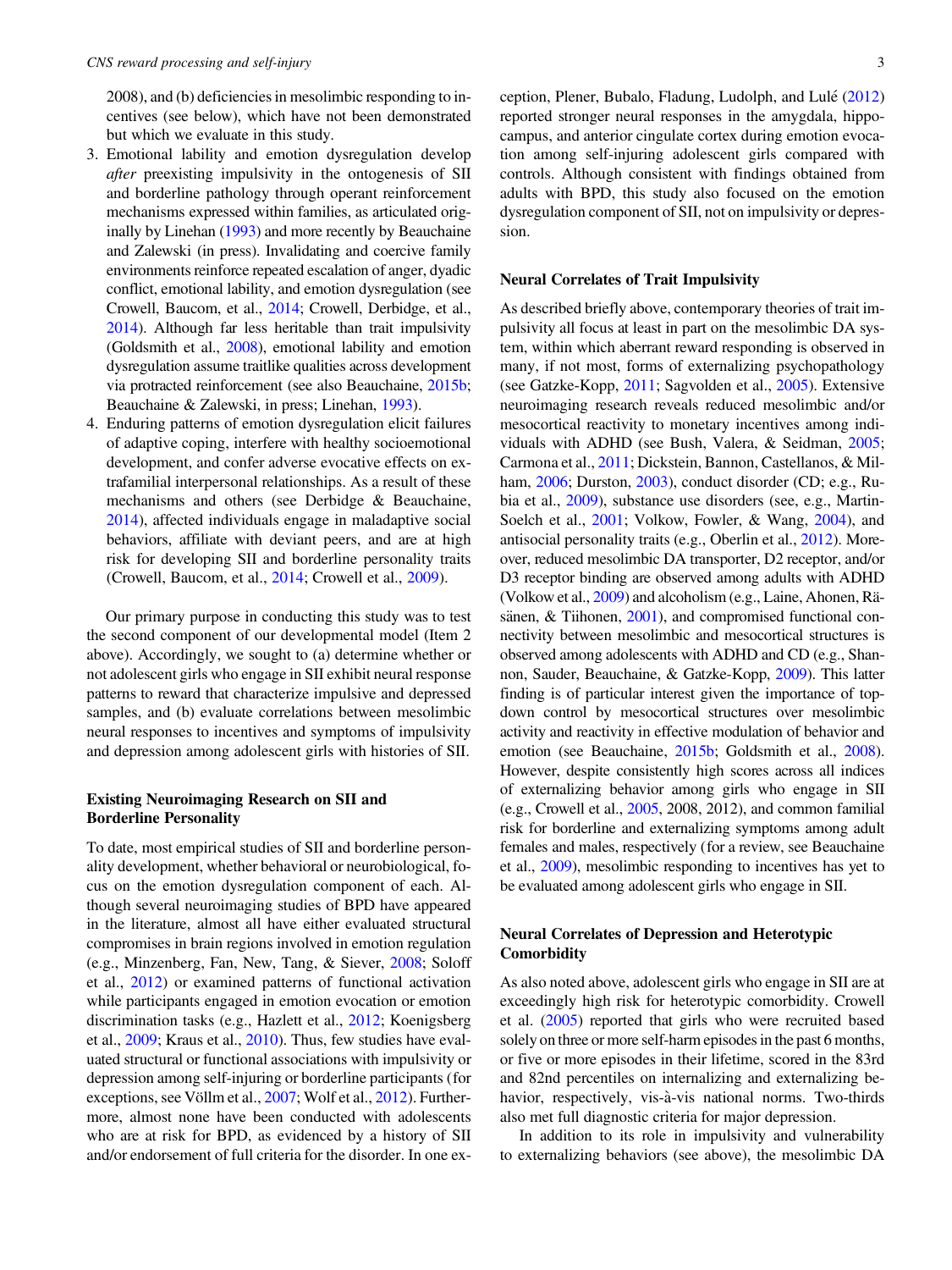system is clearly implicated in adolescent depression (see, e.g., Forbes et al., [2006\)](#page-12-0). This may help to account for high rates of heterotypic comorbidity of internalizing and externalizing disorders, in both self-injuring and other samples (see, e.g., Sauder at al., 2012). Similar to research outlined above conducted among externalizing samples, numerous studies demonstrate blunted mesolimbic responding to monetary incentives among depressed adolescents (see Forbes et al., [2006](#page-12-0); Forbes & Dahl, [2011;](#page-12-0) Richards, Plate, & Ernst, [2013](#page-13-0)). Altered mesolimbic reward processing likely confers risk for heterotypic comorbidity through its effects on positive affectivity and hedonic capacity (see above; Forbes & Dahl, [2005;](#page-12-0) Neuhaus & Beauchaine, [2013\)](#page-13-0). Blunted striatal responding to incentives is associated with lower self-reports of positive affect in naturalistic settings (Forbes et al., [2009](#page-12-0)), and low levels of striatal DA (assessed with positron emission tomography) predict trait irritability (Laakso et al., [2003](#page-12-0)), which characterizes both internalizing and externalizing disorders. In contrast, infusions of DA into mesolimbic structures produce pleasurable affective states (see Berridge, [2003](#page-11-0); Berridge & Robindon, [2003\)](#page-11-0). Finally, Internalizing  $\times$ Externalizing Symptom interactions account for individual differences in gray matter densities in mesolimbic brain regions (Sauder et al., [2012](#page-13-0)). Observed heterotypic comorbidity of impulsivity and depression among self-injuring individuals, and an apparent common neurobiological substrate for internalizing and externalizing symptoms, provided an additional impetus for evaluating reward-related neural responding among self-injuring adolescent girls.

Following from the above discussion, we evaluated patterns of neural reactivity during anticipatory reward processing among self-injuring adolescent girls, compared to those observed among control adolescents. We focused specifically on anticipatory reward processing for several reasons. First, anticipatory and consummatory reward processing are separable processes, with distinct neural correlates (Liu, Hairston, Schrier, & Fan, [2011\)](#page-13-0). Second, prominent etiological models link behavioral impulsivity to deficits in reward anticipation (e.g., Tripp & Wickens, [2008\)](#page-14-0). Third, restricting analyses to only anticipatory reward processing increased our statistical power and reduced the familywise alpha error rate. Consistent with research outlined above, we predicted less neural reactivity in mesolimbic structures during anticipation of reward.

In addition, we predicted attenuated reward responding within both the orbitofrontal cortex (OFC) and the amygdala. Imaging studies indicate consistently that incentives activate the OFC, amygdala, and striatum, and that these regions all play important roles in evaluation of reward cues (Cardinal, Parkinson, Hall, & Everitt, [2002](#page-11-0); McClure, York, & Montague, [2004](#page-13-0)). For example, the OFC represents stimulus reward values, and is critical in reward learning (Rolls, [2000](#page-13-0)). Furthermore, functional disruptions in this region are associated with impulsivity and suicidality (Oquendo & Mann, [2000](#page-13-0)), and aggressive children and adults with ADHD show alterations in OFC activity during reward processing (Rubia et al.,

[2009](#page-13-0); Wilbertz et al., [2012](#page-14-0)). A number of studies also indicate that the amygdala links anticipation of reward with hedonic value (see Murray, [2007](#page-13-0)). Moreover, the amygdala is linked both anatomically and functionally to the OFC and the striatum (Baxter & Murray, [2002;](#page-11-0) Camara, Rodriquez-Fornells, & Münte, [2008](#page-11-0); Cardinal et al., [2002](#page-11-0); Holland & Gallagher, [2004](#page-12-0)), damage to the amygdala is associated with increased impulsivity among both animals and humans (Bechara, Damasio, Damasio, & Lee, [1999](#page-11-0); Winstanley, Theobald, Cardinal, & Robbins, [2004\)](#page-14-0), and functional activation within the amygdala correlates with impulsivity (Brown, Manuck, Flory, & Hariri, [2006\)](#page-11-0). It is important to note that the OFC and amygdala are also implicated in mood regulation and aggression (Banks, Eddy, Angstadt, Nathan, & Phan, [2007](#page-11-0); Davidson, Putnam, & Larson, [2000\)](#page-11-0), and therefore may represent a second neural substrate of impulsivity and depression among self-injuring adolescents.

#### Method

## Participants

Self-injuring ( $n = 22$ ) and control ( $n = 22$ ) adolescent females between ages 13 and 19 years were enrolled in the study. Among these, 3 participants from the self-injuring group and 2 participants from the control group were excluded due to motion-related functional magnetic resonance imaging (fMRI) artifacts and/or acquisition errors (see below). In addition, 1 participant from the control group was excluded because she was taking a selective serotonin reuptake inhibitor (SSRI) for depression, even though she did not report a current or lifetime mood disorder. Thus, 19 participants per group were included in all analyses. Twenty-four participants identified as Caucasian, 6 as Hispanic Caucasian, and 8 as biracial (4 mixed African American and Caucasian, 1 Filipino and Caucasian, 1 Japanese/Korean/Caucasian, and 2 Hispanic/non-Caucasian). Males were not included given lower prevalence rates of self-injury and an inadequate sample size for evaluating sex effects. Participants were recruited from previous studies, direct mailings to families, and advertisements/letters sent to mental health providers, community centers, and pediatrician's offices. Study procedures were approved by the Seattle Children's Hospital Institutional Review Board. Preliminary screening interviews with a trained research assistant took place by phone. Based on results of these interviews, selected respondents were invited to the lab for more extensive interviews, and then for a scanning session if they met inclusion criteria described below.

# Phone screen

Callers completed the preliminary phone screen, which included questions that assessed lifetime and current self-injurious behavior; previous psychiatric diagnoses; current major depressive disorder (MDD); possible mental retardation; IV drug use; current medications; handedness; and MRI safety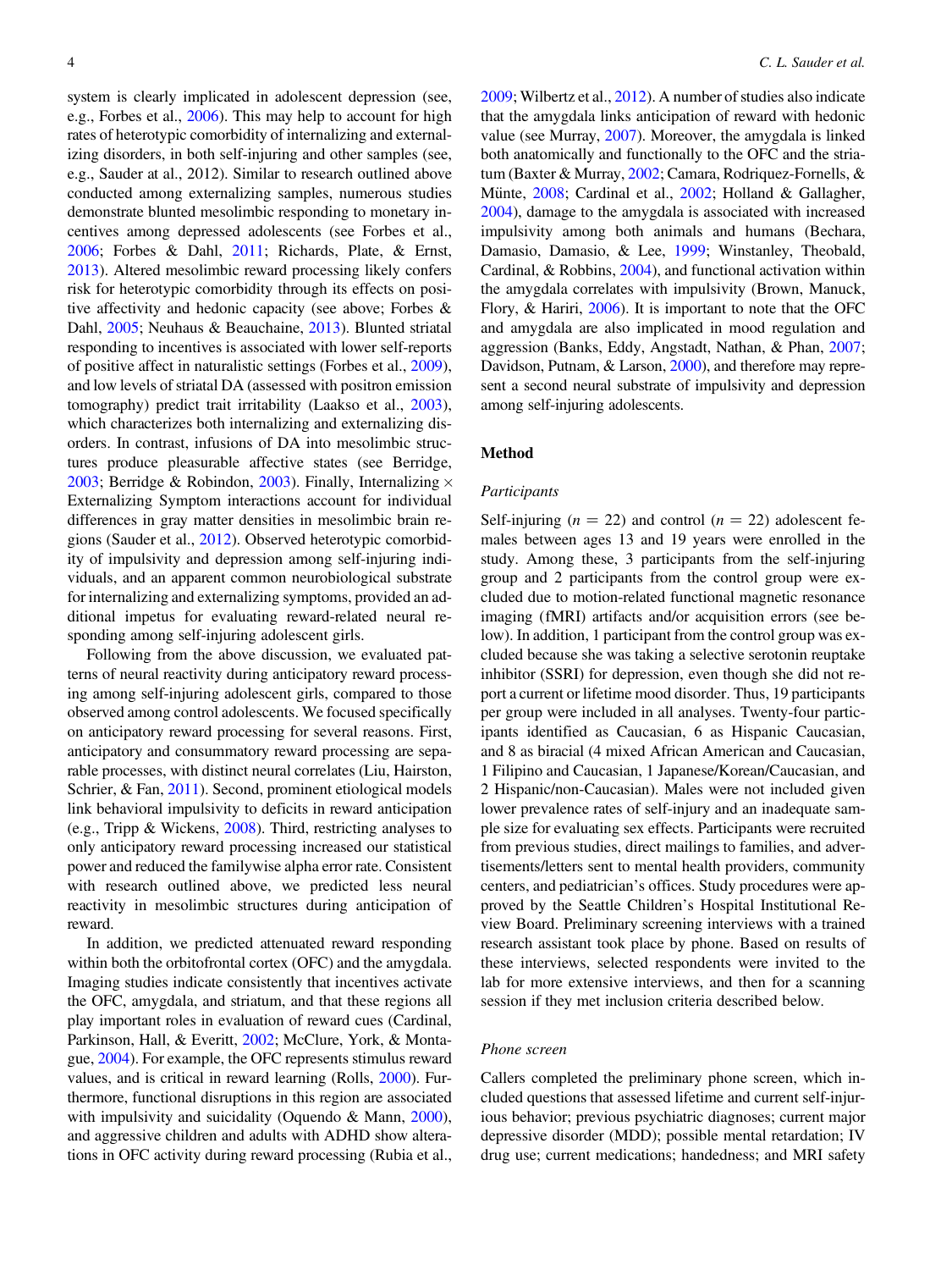screening. Potential control group participants were screened out if they endorsed DSM-IV (APA, [1994](#page-11-0)) criteria for a depressive disorder, or if they reported any lifetime self-injury event. Those who reported a history of bipolar disorder or schizophrenia, possible mental retardation, IV drug use, left-handedness, and/or MRI contraindications (e.g., metal implants or braces) were excluded from both groups.

#### Lab interview

Respondents who met preliminary phone screen criteria were evaluated during a subsequent lab visit. Current disorders, including CD, generalized anxiety disorder, panic disorder, obsessive–compulsive disorder, posttraumatic stress disorder, social phobia, schizophrenia, dysthymia, bipolar disorder, anorexia, and bulimia were assessed using the Youth's Inventory (YI; Gadow et al., [2002\)](#page-12-0), a child self-report measure, and the Adolescent Symptom Inventory (ASI; Gadow & Sprafkin, [1997](#page-12-0)), a parent-report measure. Although the YI and ASI are not structured interviews, both assess full criterion sets for DSM-IV disorders, and yield screening cutoffs that are consistent with DSM-IV diagnoses (see below). Given high rates of comorbidity of self-injury, major depression, and substance use, both current and lifetime diagnoses of MDD and substance abuse/dependence were assessed using the Diagnostic Interview Schedule for Children—Computerized Version (DISC-C; Shaffer, Fisher, Lucas, Mina, & Schwab-Stone, [2000\)](#page-13-0). To be considered for the self-injury group, respondents were required to report at least three self-injury episodes in the last year or five or more in their lifetime. At least one of these episodes had to have a lethality rating of 2 or higher on the Lifetime Suicide Attempt and Self-Injury Interview (L-SASI Count; Linehan & Comtois, [1996](#page-12-0)). Examples include taking 6–10 pills (or fewer if the medication is potentially lethal), cigarette burns, jumping from places up to 10 feet, taking heroin at  $\geq 1.5$  times the dependent dose, and combining drugs and/or alcohol. Potential self-injuring participants who were taking SSRIs  $(n = 5)$  were allowed to participate. Given the large number of self-injuring individuals who are prescribed SSRIs, excluding these respondents could have compromised generalizability. Qualifying participants were invited to participate in a more comprehensive lab visit screen to assess their eligibility more fully. Respondents who reported a lifetime history of SII and/or suicide attempts, or who met diagnostic criteria for any of the above disorders, as assessed by the ASI, YI, or parent or youth report on the DISC-C, were excluded from the control group. Among respondents who were invited to the lab, five were screened out based on their interview results.

#### Measures

L-SASI. The L-SASI (formerly the Lifetime Parasuicide Count; Linehan & Comtois, [1996](#page-12-0)) is a structured interview designed to collect information about lethality, suicidal intent, level of medical treatment received for, and specific

circumstances surrounding adolescents' first, most recent, and most severe SII episode. With interviewer guidance, participants count lifetime events of different forms of selfinjury, self-injury with intent to die, self-injury with ambivalence, self-injury without suicidal intent, and self-injury requiring medical treatment. In addition, the highest lethality event in each category of SII is assessed. Lethality rankings range from  $1 = \text{very low}$  (e.g., head banging) to  $6 = \text{severe}$ (e.g., asphyxiation). There are no psychometric studies of the L-SASI. However, items are identical to a subset of those on a longer measure, the Suicide Attempt Self-Injury Interview, which has very good interrater reliability and adequate validity (Linehan, Comtois, Brown, Heard, & Wagner, [2006\)](#page-13-0). Although the L-SASI was designed for use with adults, it has since been used successfully with adolescents (e.g., Crowell et al., [2012,](#page-11-0) 2013).

Suicidal Ideation Questionnaire (SIQ). The SIQ (Reynolds, [1987,](#page-13-0) [1988](#page-13-0)) was used to screen adolescents at each study visit for levels of suicidal ideation. There are two versions of this measure based on grade level. The SIQ is composed of 30 items and is used for students in Grades 10–12. The SIQ-JR is composed of 15 items and is designed for use by students in Grades 7–9. In both versions, items are rated on 7 point scales ( $0 = I$  never had this thought,  $6 = I$  had this thought every day), which are summed. Internal consistencies are high for both the SIQ ( $\alpha = 0.97$ ) and the SIQ-JR ( $\alpha =$ 0.93–0.94). Scale scores correlate moderately with constructs such as depression and hopelessness (0.52–0.70).

Structured Clinical Interview for DSM-IV Axis II. The Structured Clinical Interview for DSM-IV Axis II (First, Gibbon, Spitzer, Williams, & Benjamin, [1997](#page-12-0)) is a widely used semistructured interview that assesses DSM-IV Axis II psychopathology. We used it only to assess BPD symptoms. The 15 BPD items evidence strong interrater reliability ( $\kappa = 0.91$ ; Lobbestael, Leurgans, & Arntz, [2010](#page-13-0); Maffei et al., [1997\)](#page-13-0) and internal consistency ( $\alpha = 0.71{\text -}0.94$ ; Maffei et al., [1997](#page-13-0)).

Youth Self-Report. The Youth Self-Report (Achenbach, [1991\)](#page-11-0) is a widely used and well-validated self-report measure of internalizing and externalizing behaviors, designed for use with adolescents ages 11–18 years old. One-week test–retest reliabilities in the validation sample were 0.80 for the broadband internalizing factor, and 0.81 for the broadband externalizing factor. These scales served as primary independent measures in our imaging analyses (see below).

DISC-C. The DISC-C (Schaffer et al., [2000\)](#page-13-0) is a commonly used, highly structured interview that assesses a wide range of DSM-IV psychiatric disorders. We used the computerized version for ease of administration and scoring. In the validation sample, the 1-year test–retest reliability for self-reported MDD was 0.92.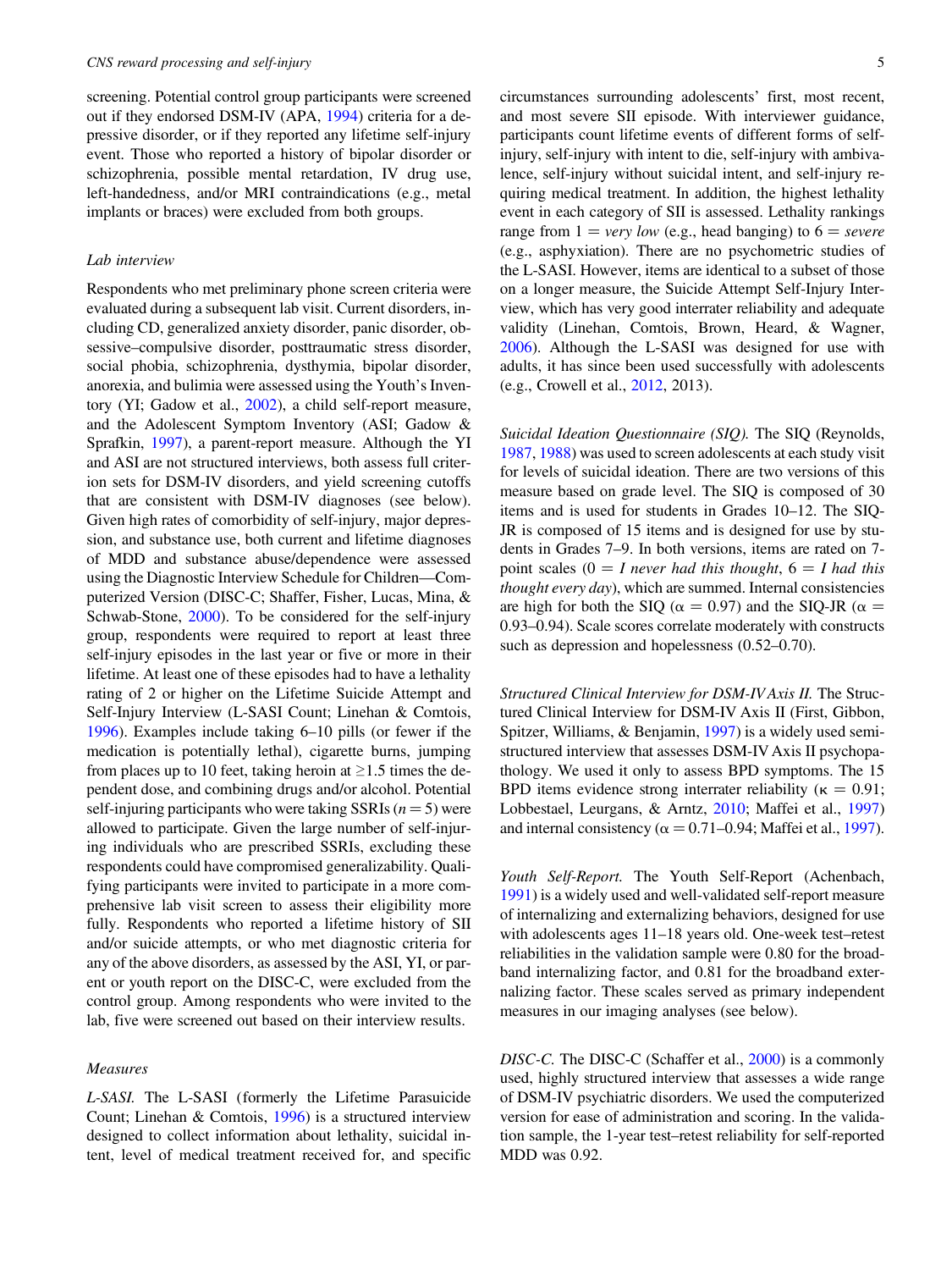YI. The YI (Gadow et al., [2002](#page-12-0)) is a 120-item checklist of DSM-IV symptoms that yields both dimensional scores and diagnostic cut-offs. Items are rated on a 4-point scale  $(0 =$ never,  $1 =$  sometimes,  $2 =$  often, and  $4 =$  very often). In the validation sample, 2-week test–retest reliabilities ranged from 0.54 to 0.92.

ASI. The ASI (Gadow & Sprafkin, [1997](#page-12-0)) is a 120-item parent report checklist of DSM-IV symptoms that yields both dimensional scores and diagnostic cutoffs. Items are rated on a 3-point scale (0 = never, 1 = sometimes, 2 = often, and 3 = very often). The ASI exhibits moderate to high concurrent validity with the Child Behavior Checklist, with correlations ranging from 0.41 to 0.80 for similar emotional and behavioral problems.

Kaufman Brief Intelligence Test, Second Edition. Adolescent's IQs were assessed using the Kaufman Brief Intelligence Test, Second Edition (Kaufman & Kaufman, [2004](#page-12-0)), a brief measure of verbal and nonverbal cognitive ability with excellent psychometric properties. Test–retest reliabilities range from 0.88 to 0.92, with strong internal consistencies for composite IQ scores ( $\alpha = 0.89$  to 0.96). Those with composite IQ scores less than 85 ( $n = 0$ ) were excluded.

#### Mock scanning

Remaining participants, all of whom met inclusion/exclusion criteria, participated in a mock scanning session at the end of their lab visit in order to teach them the behavioral tasks (described below), and to assess their comfort level and ability to remain still during scanning. During mock scanning, a sticker was affixed to the forehead of participants. Next, participants were given an opportunity to practice the monetary incentive delay (MID) task (Knutson, Adams, Fong, & Hommer, [2001](#page-12-0)), which is described in detail below. Although no participants were excluded based on mock scanning, five were lost following the mock scanning session due to attrition (e.g., moving away, too busy, scheduling conflicts, etc.). Adolescents were paid \$25 for participating in this first lab visit.

#### MRI scanning

Participants returned for a second lab visit to complete the MRI scanning protocol. Following safety screening by a trained MR technician, participants completed the anatomical MRI scan before completing two tasks during functional scanning. The procedure took about 60 min, including 3 min for the structural scan, 3 min for B0 fieldmap acquisition, and 17 min for the reward task, described below.

The MID task (Knutson, Adams, et al., [2001\)](#page-12-0) requires participants to respond to stimuli on either the left or the right side of a screen. Prior to each trial, a visual cue is presented indicating whether participants can win or lose money in the subsequent trial. On "win" trials, participants see one of three circle cues indicating that they can win \$0.20, \$1.00,

or \$5.00 for responding correctly and within a time limit, with errors resulting in no monetary gain or loss. In "loss" trials, square cues indicate that errors will result in loss of \$0.20, \$1.00, or \$5.00, with correct responses resulting in no monetary gain or loss. Participants are required to respond while target stimuli are present on the screen, and target duration is titrated to each individual's performance, to keep accuracy rates at approximately 66%. In addition, there are several control trials (triangle cues) in which participants neither win nor lose money, regardless of their responses. Following each trial, participants receive visual feedback regarding both their accuracy on the previous trial and the monetary outcome (gain, loss, or no change, reported numerically). During all phases of the task, with the exception of cue and target, total amount of money earned over the course of the task is displayed in the upper right-hand corner of the screen. At the end of the task, participants receive the actual dollar amount earned.

Three runs were completed by each participant, each of which consisted of 18 reward trials and 18 loss trials, split evenly among the three cue amounts (\$0.20, \$1.00, or \$5.00). In addition, there were 12 control trials in which participants neither won nor lost money. Each trial lasted 6 s, consisting of one of seven cues (250 ms), fixation delay (2000–2750 ms), target (210–490 ms), a second delay (360–640 ms), and feedback (1650 ms). Intervals between cue presentations (5.5–8.75 s,  $M = 7$  s), and intervals between cue and feedback  $(3.00-3.75 \text{ s}, M = 3.4 \text{ s})$ , were varied across trials to ensure optimal power to detect event-related signal differences during fMRI acquisition (Dale, [1999\)](#page-11-0).

#### fMRI data acquisition, preprocessing, and analysis

Structural and functional MRI scans were performed on a 3 Telsa Philips Achieva MR System (version 2.63, Philips Medical Systems, Best, The Netherlands) with dual Quasar gradients (80 mT/m at a slew rate of 110 mT/m/s; or 40 mT/m at a slew rate of 220 mT/m/s) and an eight-channel SENSE head coil. High resolution three-dimensional FFE T1-weighted magnetization prepared–rapid gradient echo fast imaging sequences generated 200 contiguous axial slices spanning the entire brain (repetition time  $[TR] = 7.7$  ms; echo time [TE] = 3.6 ms; flip angle =  $8^\circ$ ; field of view [FOV] =  $220 \times 220 \times 200$ ; matrix size =  $220 \times 205$ ; voxel dimension =  $1 \times 1.07 \times 1$  mm; SENSE factor = 1). Total scan time for anatomical images was approximately 3 min. Structural data were used for image registration. Whole-brain T2\*-weighted images were acquired using a single-shot gradient-recalled echo-planar imaging (EPI) sequence (TR  $= 2000$  ms; TE  $=$  21 ms; flip angle  $=$  76°; FOV  $=$  210 mm; matrix size  $=$  $72 \times 72$ ; in-plane resolution =  $3 \times 2.92$  mm, slice thickness  $=$  3 mm). Forty-seven or 48 contiguous 3-mm axial slices were collected per image volume using an ascending slice acquisition. Three functional runs of 174 dynamics were collected for the MID task, with a total functional scan time of approximately 17 min. A matching B0 field map using a fast field echo sequence was acquired to correct for distortions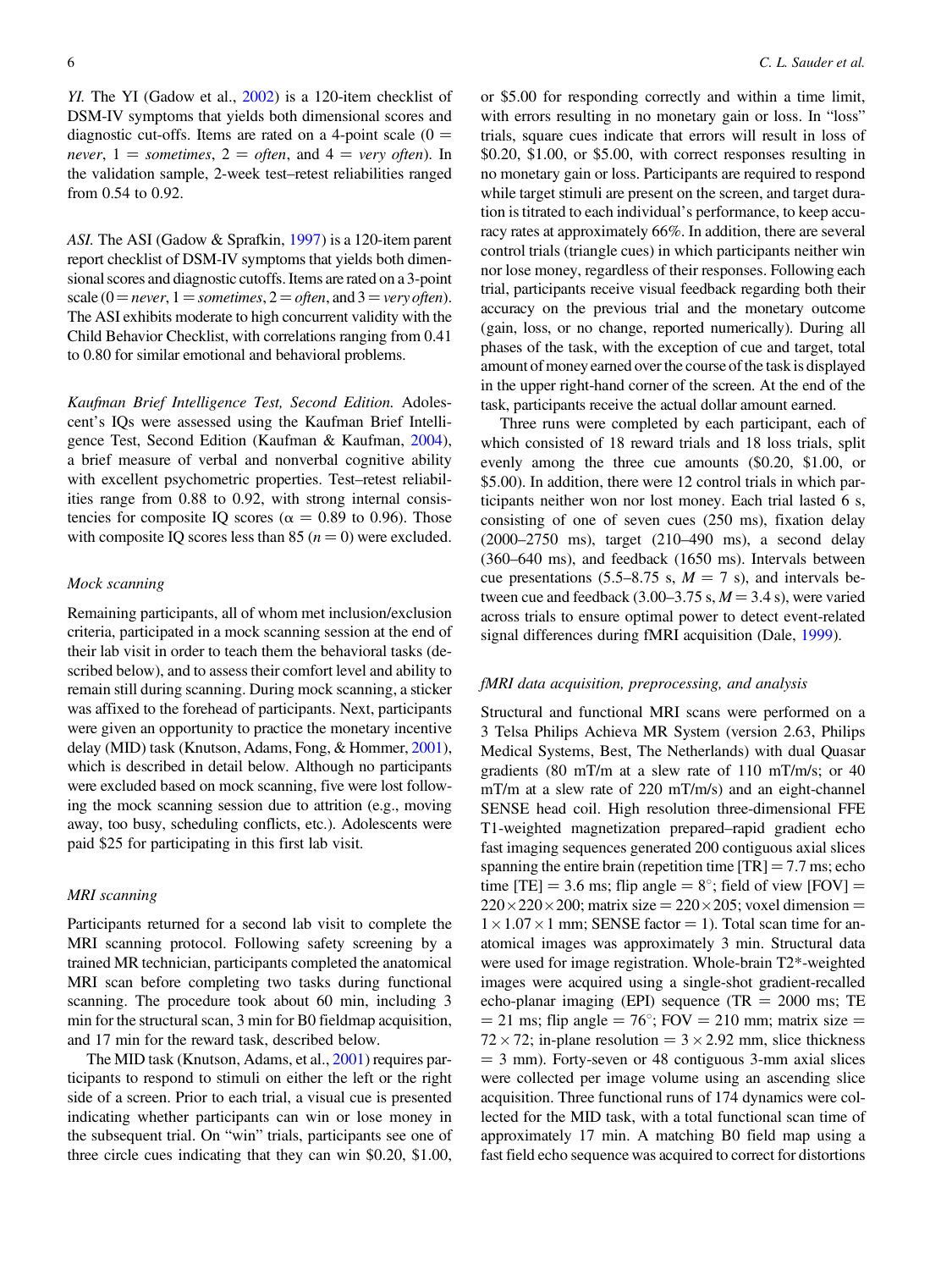in the EPI data due to magnetic field nonhomogeneities (TR  $= 563 \text{ ms}; \text{TE} = 2.8; \text{flip angle} = 90^{\circ}; \text{FOV} = 210 \times 210 \times$ 141; matrix size =  $72 \times 72$ ; in-plane resolution =  $3 \times 2.92$ ; slice thickness  $= 3$  mm). Forty-seven or 48 contiguous 3mm axial slices spanning the entire brain were collected per image.

Data were analyzed using statistical parametric mapping software (SPM8; [http://www.fil.ion.ucl.ac.uk/spm/software/](http://www.fil.ion.ucl.ac.uk/spm/software/spm8/) [spm8/](http://www.fil.ion.ucl.ac.uk/spm/software/spm8/)). Initial preprocessing included slice time correction, motion correction, and deformation of field nonhomogeneity using SPM's unwarp procedure in conjunction with B0 fieldmaps. Subsequently, data were visually inspected and analyzed to detect excessive rapid motion using ArtRepair5, an artifact detection and repair tool (Mazaika, Hoeft, Glover, & Reiss, [2009\)](#page-13-0). Two participants were excluded from the control group and three from the self-injuring group due to EPI acquisition artifacts and/or excessive inter-EPI motion of greater than 0.5 mm over more than 15% of EPI's collected. An additional eight functional runs were excluded (5 control and 3 self-injuring) under the same criteria. Remaining participants ( $n = 19$  self-injury,  $n = 19$  control) were normalized to the MNI template using diffeomorphic anatomical registration through expotentiated lie algebra (Ashburner, [2007\)](#page-11-0), a high dimensional warping process. Finally, data were smoothed using an 8-mm Gaussian kernel.

To assess the effect of differing reward values, reward cues (\$0.20, \$1.00, or \$5.00) were modeled separately. For each participant individually, reward cues were modeled relative to baseline (cues indicating no opportunity to win or lose) using a standard hemodynamic response function. First-level general linear models were created for each participant, and included the above described conditions of interest (e.g., reward cues) and noninterest (e.g., loss cue/feedback). Individual EPI scans with rapid motion of  $>0.5$  mm were modeled as nuisance covariates, and data were detrended using an AR(1) model with a high-pass filter of 128 s.

To evaluate the within- and between-groups effects associated with anticipatory reward processes, a second-level mixed effects general linear model was performed using a Group (SII, control)  $\times$  Reward Magnitude (\$0.20, \$1.00, \$5.00) factorial design. Group × Reward Magnitude interaction effects were included. SSRI use was included initially as a covariate, but did not alter results and was subsequently removed from the final model. $<sup>2</sup>$  A region of interest (ROI)</sup> analysis rather than whole-brain analysis was performed due to limited statistical power associated with the small sample size, the complexity of the task design, and clear a priori hypotheses regarding the regions implicated in reward processing. We selected ROIs based on theoretical considerations discussed above, and based on findings from previous publications in which the MID and related tasks were used (Knutson, Adams, et al., [2001;](#page-12-0) Knutson, Fong, Adams, Varner, & Hommer, [2001;](#page-12-0) Forbes et al., [2006;](#page-12-0) Liu et al., [2011](#page-13-0)). Specifically, we evaluated activation within the striatum  $(caudate + putamen)$  and OFC (orbital regions of the superior, middle, and frontal gyri), based on anatomical labels from the Automatic Anatomical Labeling Atlas (Tzourio-Mazoyer et al., [2002\)](#page-14-0). In addition, we examined activation within the bilateral amygdalae. Main effects and interactions were modeled separately for each region, and corrected for multiple comparisons ( $p < .05$ ) using a small volume correction based on the size of the ROI (ROIs were examined bilaterally, so there were three comparisons). Clusters of activation that did not exceed statistical thresholds or were less than  $0.5 \text{ cm}^3$  were excluded. To evaluate effects for each participant separately, SPM's built-in principle eigenvariates approach was used to calculate average beta values across all voxels within each area of functional activation.

# **Results**

#### Demographics and self-reports of psychopathology

As reported in [Table 1,](#page-7-0) the self-injuring and control groups did not differ on age or IQ. However, consistent with previous research (e.g., Crowell et al., [2005,](#page-11-0) 2012), self-injuring participants scored higher on all self-report measures of internalizing and externalizing psychopathology. Although not reported, parent-report measures demonstrated similar between-groups differences. Given that agreement between adolescents and parents on measures of psychopathology is modest at best (e.g., Seiffge-Krenke & Kollmar, [1998;](#page-13-0) Sourander, Helstela, & Helenius, [1999\)](#page-13-0), we analyzed data from both informants.

#### Behavioral responding to incentives

No group differences were observed during the reward task in reaction times ( $M_{\text{control}} = 281.4 \text{ ms}, M_{\text{si}} = 267.3 \text{ ms}$ ),  $t (36) =$ 1.75,  $d = 0.58$ ; proportion of accurate responses ( $M_{\text{control}} =$ 0.64,  $M_{si} = 0.64$ ,  $t (36) = 0.74$ ,  $d = 0.25$ ; or amount of money earned ( $M_{\text{control}} = $49.84, M_{\text{si}} = $46.22, t (36) =$ 0.86,  $d = 0.29$ .

# Neural responding to incentives

Analyses of participants' neural responses yielded main effects of both group and reward magnitude (see [Table 2](#page-8-0)). Compared to controls, self-injuring adolescents showed significantly less activation to reward cues in the striatum (putamen), amygdala, and OFC bilaterally (see [Figure 1](#page-8-0)). There were no regions of greater activation for the SII group. Attenuated neural responding among SII participants was observed across all cue values and all ROIs. Nevertheless, both groups showed greater activation for higher cue values relative to lower cue values (see [Figure 2\)](#page-9-0). The main effect of reward magnitude predicted activation only in the striatum, specifically

<sup>2.</sup> The effects of SSRIs on striatal reward processing are inconsistent, with some studies finding attenuated responding (e.g., McCabe, Mishor, Cowen, & Reiss, [2010](#page-13-0)) and others finding increased responding (e.g., Stoy et al., [2012](#page-14-0)).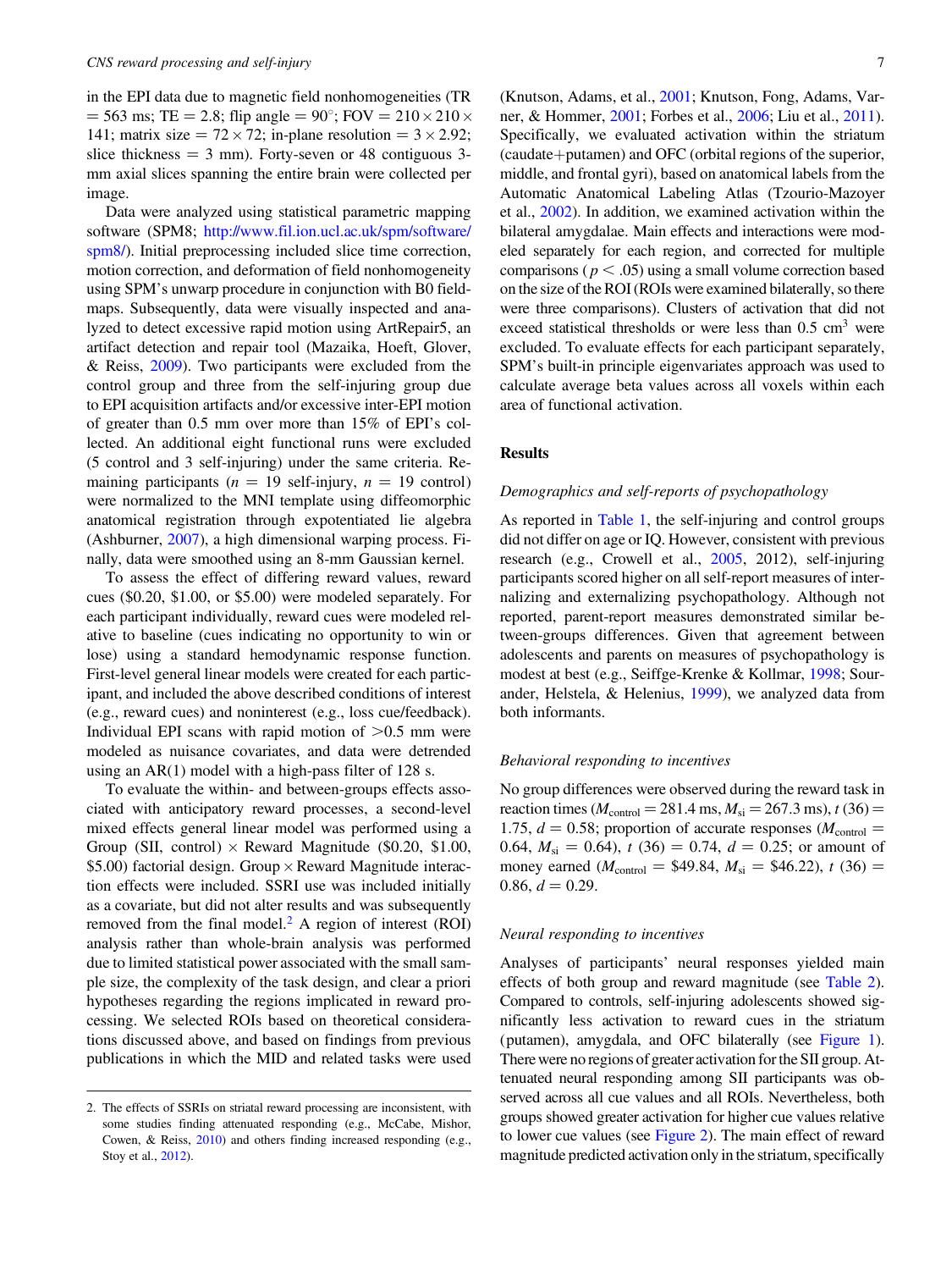| Variable                            | Control<br>Mean $(SD)$ | Self-Injury<br>Mean $(SD)$                                            | t or $z^a$    | <b>Effect Size</b> |
|-------------------------------------|------------------------|-----------------------------------------------------------------------|---------------|--------------------|
| Descriptive statistics              |                        |                                                                       |               |                    |
| Age                                 | 15.93(2.03)            | 15.70(1.77)                                                           | $t = 0.36$    | $d = 0.11$         |
| <b>KBIT IQ</b>                      | 113.68 (9.73)          | 108.42 (10.17)                                                        | $t = 1.63$    | $d = 0.52$         |
|                                     |                        | Self-Reported Self-Harm Behaviors and Borderline Personality Symptoms |               |                    |
|                                     | 1.63(2.00)             | 14.88 (15.72)                                                         |               |                    |
| $SIQ-Jr$                            | $(n = 8)$              | $(n = 8)$                                                             | $t = 2.36*$   | $d = 1.26$         |
|                                     | 2.54(5.28)             | 49.63 (32.57)                                                         |               |                    |
| <b>SIQ</b>                          | $(n = 11)$             | $(n = 11)$                                                            | $t = 4.73***$ | $d = 2.12$         |
| L-SASI                              |                        |                                                                       |               |                    |
| <b>SII</b>                          | 0.00(0.00)             | 184.16 (262.05)                                                       | $z = 5.63***$ | $r = .91$          |
| Ambivalent attempts                 | 0.00(0.00)             | 1.32(2.40)                                                            | $z = 2.62**$  | $r=.42$            |
| High intent attempts                | 0.00(0.00)             | 20.42 (36.13)                                                         | $z = 3.81***$ | $r=.62$            |
| Total suicide attempts              | 0.00(0.00)             | 21.74 (38.27)                                                         | $z = 4.04***$ | $r = .66$          |
| <b>SCID-II BPD</b> symptoms         | 0.00(0.00)             | 3.00(1.70)                                                            | $z = 5.66***$ | $r = .92$          |
|                                     |                        | Self-Reported Symptoms of Psychopathology                             |               |                    |
| Youth Self-Report                   |                        |                                                                       |               |                    |
| Externalizing                       | 46.63 (8.50)           | 58.42 (9.84)                                                          | $t = 4.02***$ | $d = 1.36$         |
| Internalizing                       | 38.68 (6.13)           | 61.26 (12.70)                                                         | $t = 6.98***$ | $d = 2.36$         |
| Youth's Inventory <sup>b</sup>      |                        |                                                                       |               |                    |
| Conduct disorder                    | 0.00(0.00)             | 0.53(0.84)                                                            | $z = 2.05*$   | $r = .34$          |
| $ADHD$ -combined <sup>c</sup>       | 0.31(0.26)             | 0.59(0.37)                                                            | $t = 2.64**$  | $d = 0.88$         |
| Major depression $c$                | 0.21(0.19)             | 0.69(0.30)                                                            | $t = 5.95***$ | $d = 1.91$         |
| Dysthymia <sup><math>c</math></sup> | 0.15(0.20)             | 0.63(0.31)                                                            | $t = 5.64***$ | $d = 1.84$         |
| Generalized anxiety                 | 0.00(0.00)             | 2.05(3.14)                                                            | $z = 2.64***$ | $r=.43$            |
| Schizophrenia                       | 0.11(0.32)             | 0.47(0.77)                                                            | $z = 1.61$    | $r = .26$          |
| <b>DISC</b> diagnoses               |                        |                                                                       |               |                    |
| Major depression                    | $\boldsymbol{0}$       | 9                                                                     |               |                    |
| Substance use disorder              | 0                      | 3                                                                     |               |                    |

<span id="page-7-0"></span>Table 1. Demographic variables, reports of self-injury and suicidal ideation, and self-reported internalizing and externalizing scale score by group

Note: KBIT, Kaufman Brief Intelligence Test, Second Edition (KBIT-2; Kaufman & Kaufman, [2004](#page-12-0)); SIQ, Suicide Ideation Questionnaire (Reynolds, [1987](#page-13-0), [1988](#page-13-0)), standardized by grade level: SIQ-Jr (Grades 7–9) raw scores  $\geq$  31 and SIQ (Grades 10–12) raw scores  $\geq$  41 indicate significant clinical concern regarding suicide risk; L-SASI, Lifetime Suicide Attempt Self-Injury Count (Linehan & Comtois, [1996](#page-12-0)); SCID-II BPD, Structured Clinical Interview for DSM-IV Axis II (First et al., [1997](#page-12-0)) borderline personality disorder; SII, self-inflicted injury; SA, suicide attempt; ADHD-combined, attention-deficit/hyperactivity disorder–combined; DISC, Diagnostic Interview Schedule for Children.<br><sup>a</sup>t tests were conducted on normally distributed data; Mann–Whitney U tests were conduct

 ${}^b$ Due to technical difficulties with the computerized questionnaire, Youth's Inventory data were lost for one participant who had already been screened into the control group and completed the scanning procedure.

 $c$ Means, standard deviations, and  $t$  tests are reported for log-transformed data.

 $*_{p} \leq .05.$   $*_{p} \leq .01.$   $*_{p} \leq .001.$ 

the caudate nucleus. There were no significant Group  $\times$  Reward Magnitude interactions.<sup>3</sup>

We conducted follow-up analyses to assess whether functional activation within regions that differentiated between SII and control participants was associated with symptoms of impulsivity (ADHD) and/or depression. Significant correlations were found across groups for symptoms of both ADHD and MDD in both the striatum and amygdalae bilaterally (see [Figure 3](#page-9-0)). Activation within the striatum was correlated negatively with ADHD

combined symptoms, as reported by both parents ( $r = -.35, p =$ .03) and adolescents ( $r = -.42$ ,  $p = .01$ ). Similar effects were found for symptoms of MDD for both parents ( $r = -.31$ ,  $p =$ .05) and adolescents ( $r = -.49$ ,  $p = .002$ ). Amygdala activation was also correlated negatively with both ADHD combined symptoms (parent report,  $r = -.41$ ,  $p = .01$ ; adolescent report,  $r = -.38$ ,  $p = .02$ ) and MDD symptoms (parent report,  $r =$  $-40, p = .01$ ; adolescent report,  $r = -.46, p = .004$ ). There were no associations between OFC activation and either parent or self-reports of ADHD or MDD, all  $ps > .23<sup>4</sup>$ .

<sup>3.</sup> To ensure that group differences were not attributable to reduced responding among SII participants across all stimulus types, we also analyzed loss data. Although a group difference was observed in the OFC, no group differences were found in the striatum or amygdalae.

<sup>4.</sup> Correlations between functional activation within the OFC, striatum, and amygdala were largely specific to symptoms of ADHD and MDD. For example, no such relations were found for anxiety disorder symptoms.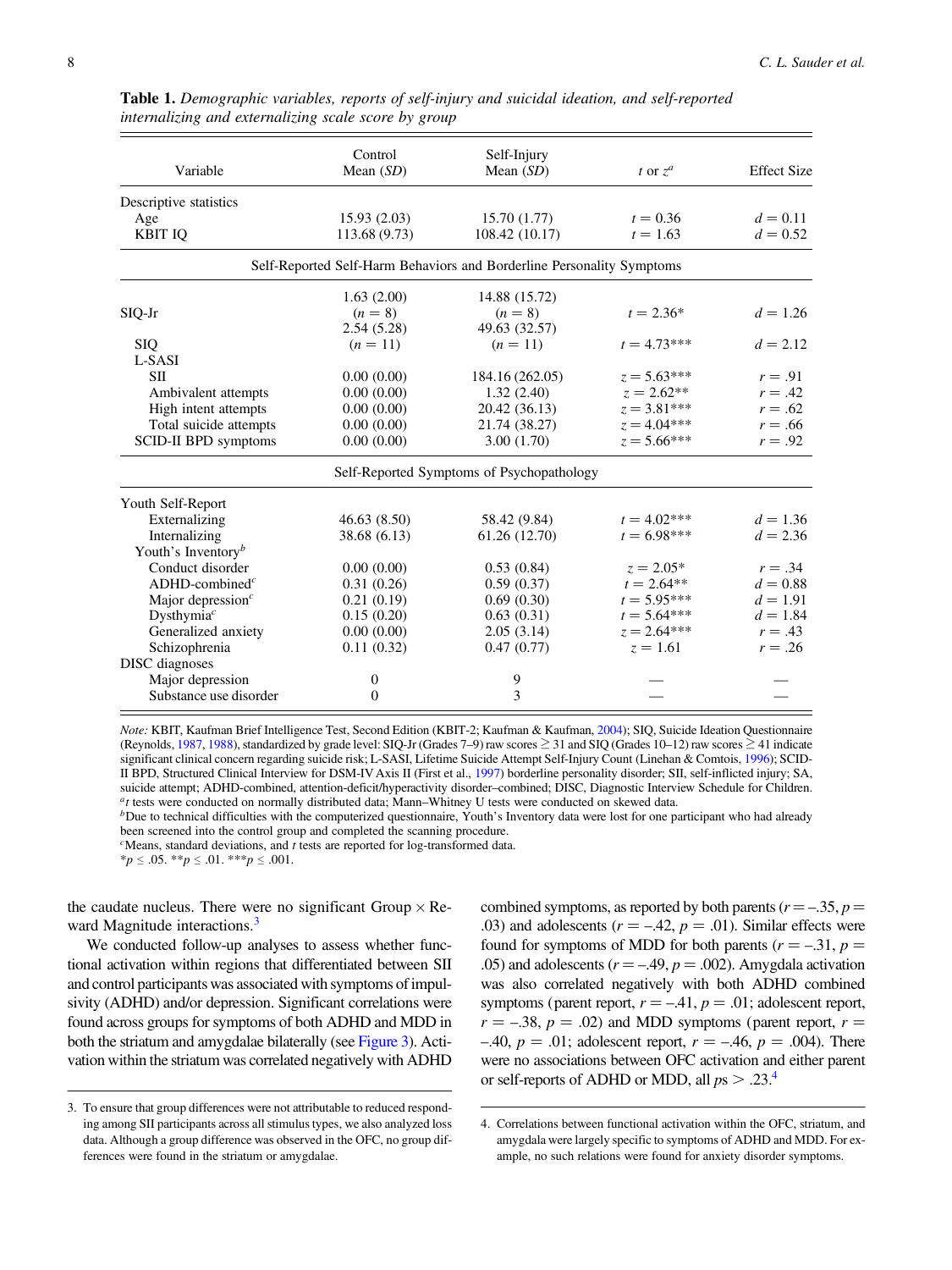<span id="page-8-0"></span>Table 2. Areas of significant activation for main effects of group and reward magnitude

| Region        | MNI<br>Coordinate               | Cluster<br>Size<br>$\text{mm}^3$ ) | Z.      | $\boldsymbol{p}$ |
|---------------|---------------------------------|------------------------------------|---------|------------------|
|               | Main Effect of Group            |                                    |         |                  |
| Striatum      |                                 |                                    |         |                  |
| Right putamen | $33 - 12$<br>9                  | 3375                               | $-4.46$ | < 0.001          |
| Left putamen  | $-27 -18$<br>- 6                | 1242                               | $-4.45$ | < 0.001          |
| OFC           |                                 |                                    |         |                  |
| Right         | $33 \, 48 \, -3$                | 8721                               | $-4.82$ | < 0.001          |
| Left          | $-363 -6$                       |                                    | $-4.05$ | < 0.001          |
| Amygdala      |                                 |                                    |         |                  |
| Right         | $30 - 3 - 27$                   | 1188                               | $-3.46$ | < 0.001          |
| Left          | $-18 - 3 - 12$                  | 297                                | $-3.20$ | .001             |
|               | Main Effect of Reward Magnitude |                                    |         |                  |
| Striatum      |                                 |                                    |         |                  |
| Right caudate | 12 12<br>0                      | 3915                               | 4.80    | < 0.001          |

Note: MNI, Standard Montreal Neurological Institute stereotaxic coordinates  $(x, y, z)$ ; OFC, orbitofrontal cortex. Negative z scores reflect greater activation for the SSI group relative to controls. Region of interest analyses were corrected for multiple comparisons using a false-discovery rate small volume correction for the spatial extent of the anatomical region of interest. Contiguous areas of functional activation that spanned hemispheres are italicized across adjacent rows.

Left caudate  $-6$  15 –6 3024 5.24 <.001

#### **Discussion**

Our primary objective in conducting this study was to test the hypothesis that central nervous system reward dysfunction is observed among self-injuring adolescent girls, and is expressed similarly to that observed in both impulse control and depressive disorders. Such findings support our developmental theory of SII and borderline pathology in which mesolimbic DA dysfunction predisposes to trait anhedonia and trait irritability, which characterize both impulse control

and depressive disorders, and likely underlie patterns of heterotypic comorbidity observed among those who self-injure (see Kaufman, Crowell, & Stepp, [2015](#page-12-0)). We evaluated neural responding in brain regions associated previously with reward processing during anticipation of incentives. Consistent with our hypotheses, self-injuring adolescents exhibited less neural responding to reward in the striatum (putamen), OFC, and bilateral amygdalae compared with controls. Furthermore, activation in both the striatum and amygdalae was correlated negatively with parent and adolescent reports of impulsivity (ADHD) and depression (MDD). We consider these findings in further detail below.

Trait impulsivity is highly heritable (Krueger et al., [2002\)](#page-12-0) and is mediated by feedforward and feedback dopaminergic neural networks originating in the striatum and projecting to the prefrontal cortex (see Beauchaine & McNulty, [2013](#page-11-0); Gatzke-Kopp & Beauchaine, [2007\)](#page-12-0). Although early models of trait impulsivity assumed dopaminergic hyperactivity to reward (e.g., Quay, [1993](#page-13-0)), more recent empirical findings provide convincing evidence for both hypoactivation within and altered connectivity between these structures among those with impulse control disorders (see Beauchaine & Gatzke-Kopp, [2012](#page-11-0); Gatzke-Kopp, [2011](#page-12-0); Plichta & Scheres, [2014;](#page-13-0) Sagvolden et al., [2005](#page-13-0); Shannon et al., [2009](#page-13-0)). According to prevailing contemporary theories, reduced tonic mesolimbic activity confers vulnerability to impulsivity because it is experienced as an aversive, irritable mood state (e.g., Laakso et al., [2003](#page-12-0)), which affected individuals are motivated to upregulate through reward-seeking behavior. However, because these individuals also exhibit reduced phasic mesolimbic responding to incentives, they experience limited hedonic value from ordinary rewards, and therefore engage in increasingly frequent reward-seeking behavior, including searches for larger and larger rewards (see Sagvolden et al., [2005\)](#page-13-0). Consistent with this theory, neuroimaging studies demonstrate reduced reward responding in mesolimbic and/or mesocortical structures across impulse control disorders including ADHD, CD, substance use disorders, and gambling addiction



Figure 1. (Color online) Striatal, orbitofrontal, and amygdalar regions of interest in which controls exhibited greater neural reactivity to reward cues.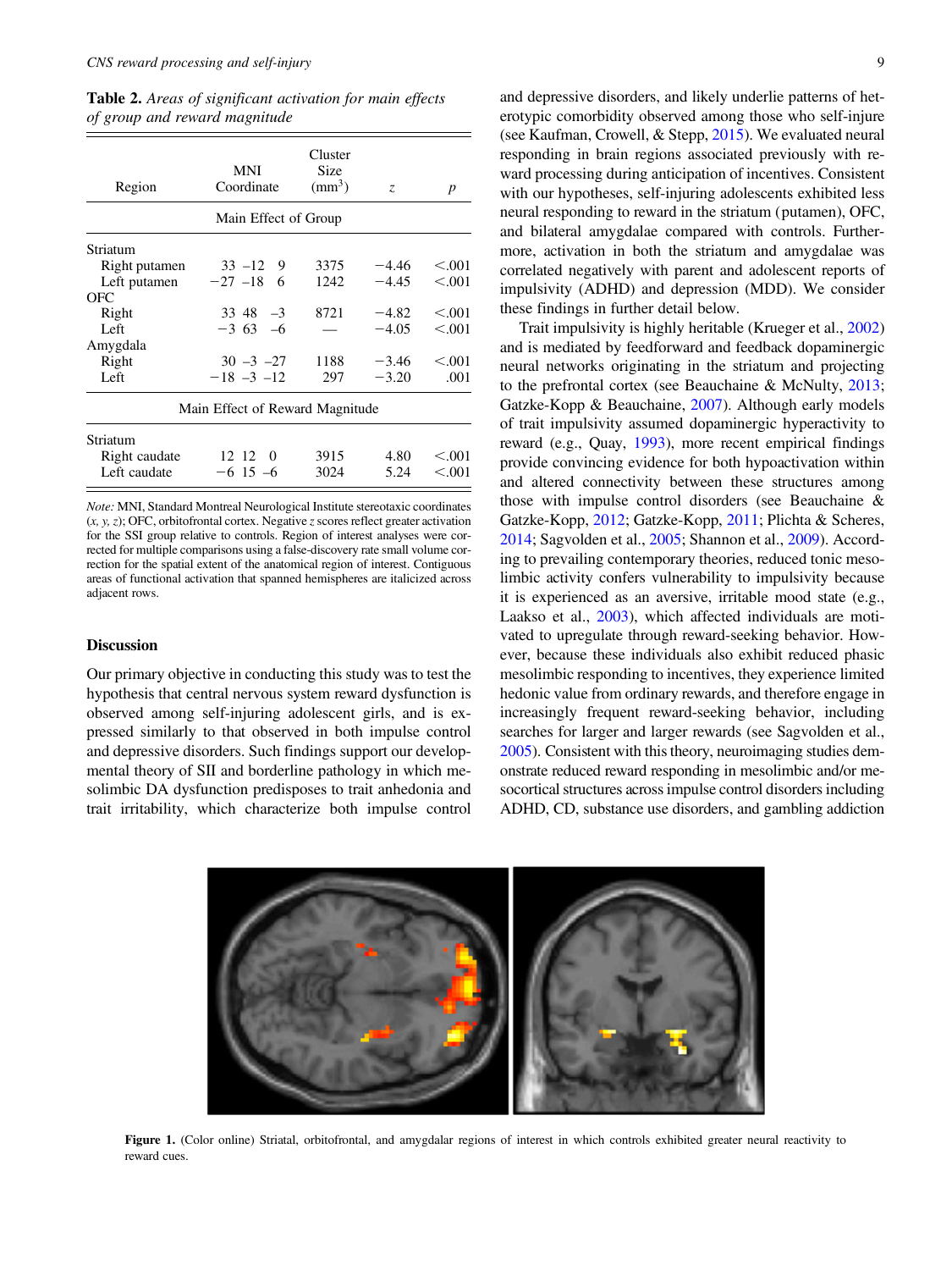<span id="page-9-0"></span>

Figure 2. Neural responding among participants in the self-injury and control groups across all reward values and regions of interest. Values reflect beta weight estimates with arbitrary units of measurement.

(see, e.g., de Ruiter et al., [2008](#page-12-0); Dom, Sabbe, Hulstijn, & Van Den Brink, [2005](#page-12-0); Rubia, [2011](#page-13-0)).

As noted above, abnormalities in DA-mediated reward function also play a role the etiology of depression (see Forbes & Dahl, [2011;](#page-12-0) Nestler & Carlezon, [2006\)](#page-13-0). Until recently, most neurobiological models of depression focused on serotinergic neural networks. However, an ever growing number of studies point toward mesolimbic reward dysfunction as a neural substrate of anhedonia, irritability, and low positive affectivity in both depression and impulsivity. Among both healthy and depressed individuals, anhedonia is associated with hypoactivity within the ventral striatum (Gorwood, [2008](#page-12-0)). Moreover, blunted neural responding to incentives is observed among adolescents and adults with depression (Forbes et al., [2006;](#page-12-0) Knutson, Bhanji, Cooney, Atlas, & Gotlib, [2008](#page-12-0); Smoski et al., [2009\)](#page-13-0). Furthermore, increased neural activation in the striatum following treatment is associated with reduced depressive symptoms (Dichter et al., [2009](#page-12-0), Schlaepfer et al., [2007\)](#page-13-0).

To our knowledge, ours' is the first study to examine central nervous system reward processing among self-injuring adolescents, and only one study has done so among those with BPD. In that study, participants with BPD exhibited reduced prefrontal and striatal responding to monetary incentives, and prefrontal responding was correlated negatively with self-reported impulsivity (Völlm et al., [2007\)](#page-14-0). However,



Figure 3. Correlations between neural reactivity in each region of interest and symptoms of (left) attention-deficit/hyperactivity disorder and (right) major depression across regions of interest. Values reflect beta weight estimates with arbitrary units of measurement. ADHD-C, attention-deficit/hyperactivity disorder, combined subtype; MDD, major depressive disorder; Sx, number of diagnostic symptoms met.

not all individuals in the clinical group met criteria for BPD, and instead were diagnosed with antisocial personality disorder (ASPD). Although it may be tempting to eschew results of this study based on inclusion of ASPD, BPD and ASPD share a number of etiological influences, and may reflect sex-moderated manifestations of a single pathology (see Beauchaine et al., [2009\)](#page-11-0). Accordingly, results are likely relevant to the present discussion.

Although sufficient evidence exists to suggest that anticipation and consummation of incentives are mediated by different neural processes (e.g., Dillon et al., [2008](#page-12-0); Knutson, Fong, et al., [2001;](#page-12-0) Liu et al., [2011](#page-13-0); Schultz, [2000](#page-13-0)), few studies have examined these processes separately in clinical populations. However, doing so may be particularly important when evaluating reward-related responding among impulsive children and adolescents, because anatomical regions associated with anticipation of reward and consummation of reward develop at different rates (Bjork et al., [2004;](#page-11-0) Geier & Luna, [2009](#page-12-0); Geier, Terwilliger, Teslovich, Velanova, & Luna, [2010](#page-12-0)), and trait impulsivity may be mediated more by mesolimbic dysfunction in childhood but more by mesocortical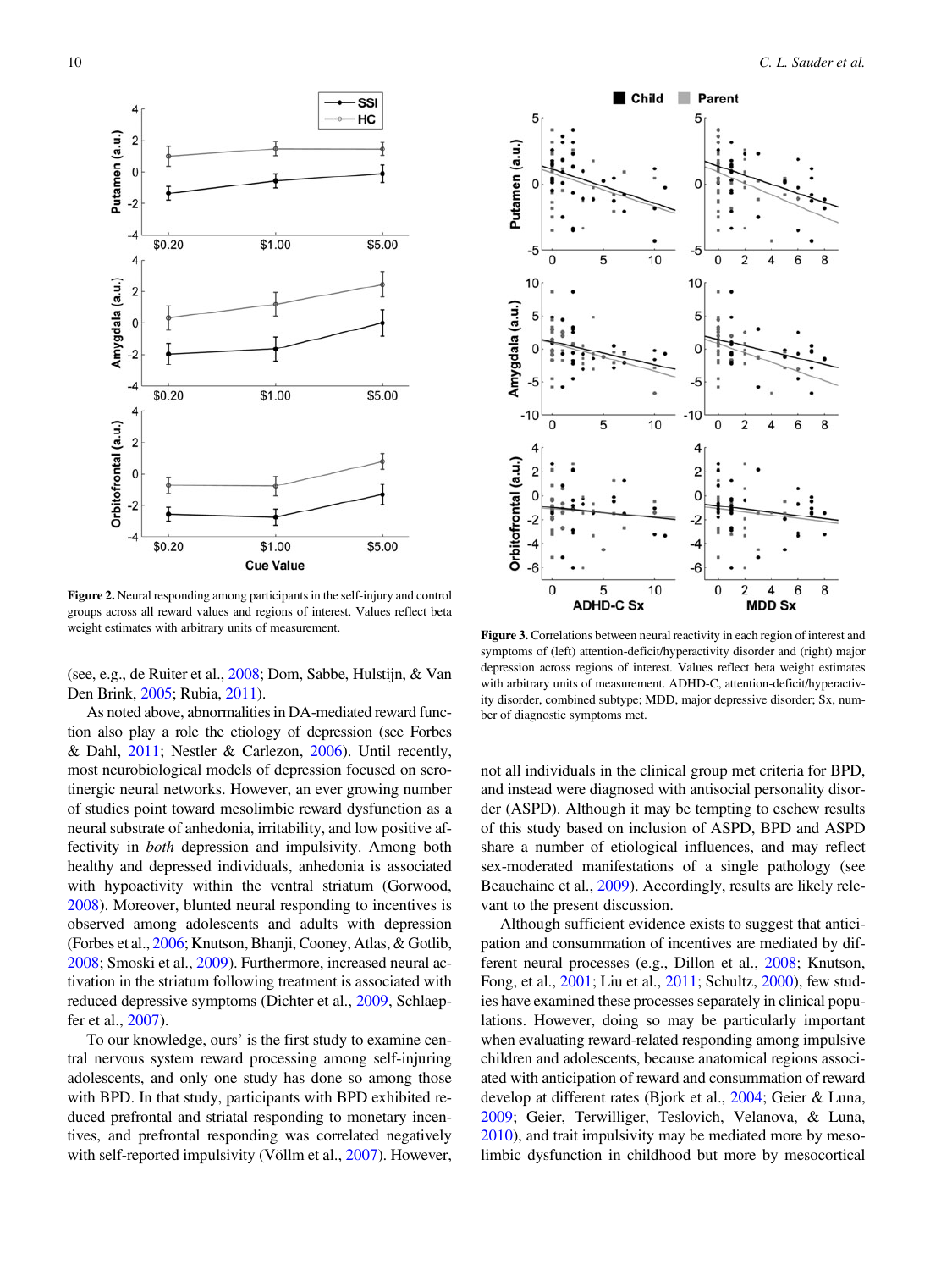dysfunction by late adolescence and adulthood (see Beauchaine & McNulty, [2013](#page-11-0)). Although nearly all studies of anticipatory reward processing among externalizing adults and youth have found decreased reward-related activity, increased neural activity during consummatory processing, especially in prefrontal regions, is sometimes observed among adults with ADHD and alcohol dependence (Strohle et al., [2008](#page-14-0); Wrase et al., [2007](#page-14-0)). In contrast, studies that parse anticipatory and consummatory reward processes among adolescent and adult depressed individuals are much more consistent, demonstrating hypoactivity across both phases (Forbes et al., [2006](#page-12-0); Pizzagalli et al., [2009;](#page-13-0) Smoski et al., [2009](#page-13-0)). Finally, among externalizing samples, group differences in reward reactivity may also be associated more strongly with anticipation than with consummation (Strohle et al., [2008\)](#page-14-0).

Given that comorbid externalizing problems are often observed in SII, we focused on the anticipatory phase of reward processing, which differentiates both internalizing and externalizing samples from controls. Our results are consistent with theoretical expectations and previous empirical work outlined above on reward processing among individuals with impulse control disorders and depression. Self-injuring adolescents showed less reactivity to reward cues in both striatal and OFC regions, and activation within the striatum was correlated negatively with internalizing and externalizing symptoms. These results may reflect a common neural vulnerability to impulsivity and depression, and provide insight into much higher than expected rates of heterotypic comorbidity (Sauder et al., [2012](#page-13-0)).

Self-injuring participants also exhibited less activation relative to controls in the amygdala, which is implicated in tracking hedonic value of reward (Baxter & Murray, [2002;](#page-11-0) Murray, [2007](#page-13-0); Liu et al., [2011\)](#page-13-0). Although etiological models implicate the amygdala in the pathogenesis of both depression and BPD, nearly all theoretical and empirical work on the amygdala has focused exclusively on its processing of emotion, not reward. Such studies typically find increased amygdala reactivity in depression and BPD, particularly to negative emotional stimuli. In the present study, self-injuring adolescents showed reduced reactivity that was reward specific, with no group differences to loss cues. Activation within the amygdala was also correlated negatively with symptoms of both ADHD and depression. Few studies have examined amygdala reactivity to reward among impulsive or depression samples (for exception, see Forbes et al., [2006](#page-12-0); Stark et al., [2011](#page-14-0)). Results of the current study further implicate this region in development of SII and related disorders (e.g., BPD and MDD), and suggest that amygdala abnormalities among those with these disorders may extend beyond processing of negative emotion.

Recent work by Rubia and others suggests that the amygdala and orbital/medial PFC are part of a separable "hot" network of executive functioning responsible for decisions related to motivation and affective experience (Castellanos, Sonuga-Barke, Milham, & Tannock, [2006](#page-11-0); Rubia, [2011](#page-13-0)). Although dysfunction is observed in this network among children with ADHD, more severe deficits are observed among those with CD, which is characterized by greater mood lability, frequent displays of anger, and aggression (Cubillo, Halari, Smith, Taylor, & Rubia, [2012](#page-11-0); Rubia, [2011](#page-13-0); Rubia et al., [2009](#page-13-0)). Amygdala hyperactivation and corresponding reductions in OFC activity, and connectivity between these regions, is also associated with affective instability among adults with BPD, a disorder that is also marked by anger and aggression (Linehan, [1993;](#page-12-0) Lis et al., [2007;](#page-13-0) New et al., [2007;](#page-13-0) Soloff et al., [2003\)](#page-13-0).

Although our findings are consistent with the hypothesis that impulsivity is an etiological factor in the development of SII, several caveats should be considered. First, only main effects are reported. Given the small sample and study design, statistical power was inadequate for testing Group  $\times$ Condition interactions. The small sample size may also have affected our ability to detect associations between reward-related responding and self-reported internalizing and externalizing symptoms. Second, we did not have a depressed control group. Thus, we do not know what neural processes, if any, differentiate self-injuring adolescents, almost all of whom are depressed, from depressed adolescents who do not self-injure.

As is often the case in studies of SII, there was also considerable heterogeneity within the self-injuring sample. Numbers of self-injury episodes varied substantially, as did ratings of lethality and intent. Moreover, although a history of SII was required, current self-injury was not. In addition, our findings may not generalize to self-injuring males. Neurobiological correlates of externalizing psychopathology differ for girls versus boys (see Beauchaine, Hong, & Marsh, [2008\)](#page-11-0), which illustrates why further research should be conducted to determine if reward-processing abnormalities observed among self-injuring adolescent girls extend to males who exhibit similar behaviors. Given the importance of developmental influences on the etiology and maintenance of nonsuicidal self-injuries (Beauchaine et al., [2009;](#page-11-0) Crowell et al., [2009;](#page-11-0) Crowell, Baucom, et al., [2014](#page-11-0); Derbidge & Beauchaine, [2014\)](#page-11-0), future longitudinal research is necessary to assess interrelations among impulsivity, depression, self-injury, and borderline personality development. Finally, future research is needed to address potential links between reward anticipation and emotion processing and regulation. Such research may be required to fully characterize relations among impulsivity, emotion deregulation, and self-injury.

Ours is the first study to examine neural correlates of reward responding among self-injuring adolescents. Reduced striatal and prefrontal activation were observed during reward anticipation in the self-injuring group, consistent with previous findings from those with impulse control disorders and depression. We hope future research with larger samples expands on our findings, toward disentangling what are clearly complex associations between neurobiological function, trait impulsivity, hedonic capacity, affectivity, and the development of debilitating conditions such as SII and borderline personality traits.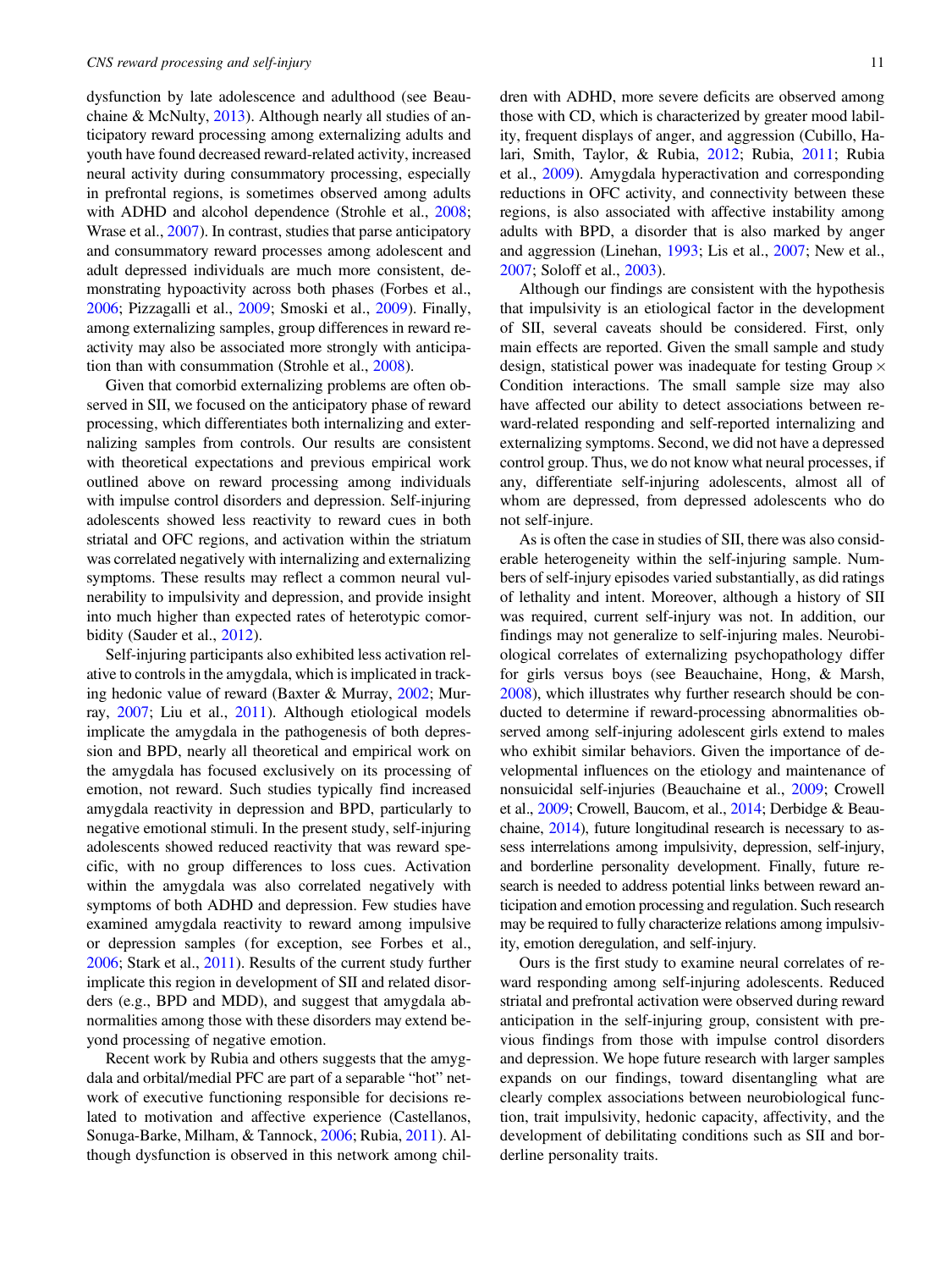#### <span id="page-11-0"></span>References

- Achenbach, T. M. (1991). Manual for the Youth Self-Report and 1991 profile. Burlington, VT: University of Vermont, Department of Psychiatry.
- American Psychiatric Association. (1994). Diagnostic and statistical manual of mental disorders (4th ed.). Washington, DC: Author.
- American Psychiatric Association (2004). Practice guidelines for the treatment of psychiatric disorders. Washington, DC: Author.
- Ashburner, J. (2007). A fast diffeomorphic image registration algorithm. NeuroImage, 38, 95–113.
- Ashby, F. G., Isen, A. M., & Turken, A. U. (1999). A neuropsychological theory of positive affect and its influence on cognition. Psychological Review, 106, 529–550.
- Banks, S. J., Eddy, K. T., Angstadt, M., Nathan, P. J., & Phan, K. L. (2007). Amygdala–frontal connectivity during emotion regulation. Social Cognitive and Affective Neuroscience, 2, 303–312.
- Baxter, M. G., & Murray, E. A. (2002). The amygdala and reward. Nature Reviews Neuroscience, 3, 563–573.
- Beauchaine, T. P. (2001). Vagal tone, development, and Gray's motivational theory: Toward an integrated model of autonomic nervous system functioning in psychopathology. Development and Psychopathology, 13, 183–214.
- Beauchaine, T. P. (2015a). Respiratory sinus arrhythmia: A transdiagnostic biomarker of emotion dysregulation and psychopathology. Current Opinion in Psychology, 3, 43–47.
- Beauchaine, T. P. (2015b). Future directions in emotion dysregulation and youth psychopathology. Journal of Clinical Child and Adolescent Psychology. Advance online publication.
- Beauchaine, T. P., & Gatzke-Kopp, L. M. (2012). Instantiating the multiple levels of analysis perspective in a program of study on externalizing behavior. Development and Psychopathology, 24, 1003–1018.
- Beauchaine, T. P., Gatzke-Kopp, L., & Mead, H. K. (2007). Polyvagal theory and developmental psychopathology: Emotion dysregulation and conduct problems from preschool to adolescence. Biological Psychology, 74, 174–184.
- Beauchaine, T. P., Hong, J., & Marsh, P. (2008). Sex differences in autonomic correlates of conduct problems and aggression. Journal of the American Academy of Child & Adolescent Psychiatry, 47, 788–796.
- Beauchaine, T. P., Klein, D. N., Crowell, S. E., Derbidge, C., & Gatzke-Kopp, L. M. (2009). Multifinality in the development of personality disorders: A Biology  $\times$  Sex  $\times$  Environment interaction model of antisocial and borderline traits. Development and Psychopathology, 21, 735–770.
- Beauchaine, T. P., & McNulty, T. (2013). Comorbidities and continuities as ontogenic processes: Toward developmental spectrum model of externalizing behavior. Development and Psychopathology, 25, 1505–1528.
- Beauchaine, T. P., Neuhaus, E., Brenner, S. L., & Gatzke-Kopp, L. (2008). Ten good reasons to consider biological processes in prevention and intervention research. Development and Psychopathology, 20, 745–774.
- Beauchaine, T. P., & Thayer, J. F. (in press). Heart rate variability as a transdiagnostic biomarker of psychopathology. International Journal of Psychophysiology.
- Beauchaine, T. P., & Zalewski, M. (in press). Physiological and developmental mechanisms of emotional lability in coercive relationships. In T. J. Dishion & J. J. Snyder (Eds.), Oxford handbook of coercive relationship dynamics. New York: Oxford University Press.
- Bechara, A., Damasio, H., Damasio, A. R., & Lee, G. P. (1999). Different contributions of the human amygdala and ventromedial prefrontal cortex to decision-making. Journal of Neuroscience, 19, 5473–5481.
- Berridge, K. C. (2003). Pleasures of the brain. Brain and Cognition, 52, 106-128.
- Berridge, K. C., & Robinson, T. E. (2003). Parsing reward. Trends in Neuroscience, 26, 507–513.
- Bjork, J. M., Knutson, B., Fong, G. W., Caggiano, D. M., Bennett, S. M., & Hommer, D. W. (2004). Incentive-elicited brain activation in adolescents: Similarities and differences from young adults. Journal of Neuroscience, 24, 1793–1802.
- Bresin, K., & Gordon, K. H. (2013). Endogenous opioids and nonsuicidal self-injury: A mechanism of affect regulation. Neuroscience & Biobehavioral Reviews, 37, 374–383.
- Brown, M. Z., Comtois, K. A., & Linehan, M. M. (2002). Reasons for suicide attempts and nonsuicidal self-injury in women with borderline personality disorder. Journal of Abnormal Psychology, 111, 198–202.
- Brown, S. M., Manuck, S. B., Flory, J. D., & Hariri, A. R. (2006). Neural basis of individual differences in impulsivity: Contributions of corticolimbic circuits for behavioral arousal and control. Emotion, 6, 239–245.
- Bush, G., Valera, E. M., & Seidman, L. J. (2005). Functional neuroimaging of attention-deficit/hyperactivity disorder: A review and suggested future directions. Biological Psychiatry, 57, 1273–1284.
- Camara, E., Rodriguez-Fornells, A., & Münte, T. F. (2008). Functional connectivity of reward processing in the brain. Frontiers in Human Neuroscience, 2, 19.
- Cardinal, R. N., Parkinson, J. A., Hall, J., & Everitt, B. J. (2002). Emotion and motivation: The role of the amygdala, ventral striatum, and prefrontal cortex. Neuroscience & Biobehavioral Reviews, 26, 321–352.
- Carmona, S., Hoekzema, E., Ramos-Quiroga, J. A., Richarte, V., Canals, C., Bosch, R., et al. (2011). Response inhibition and reward anticipation in medication-naïve adults with attention-deficit/hyperactivity disorder: A within-subject case-control neuroimaging study. Human Brain Mapping, 33, 2350–2361.
- Castellanos, F. X., Sonuga-Barke, E. J., Milham, M. P., & Tannock, R. (2006). Characterizing cognition in ADHD: Beyond executive dysfunction. Trends in Cognitive Sciences, 10, 117–123.
- Centers for Disease Control. (2006). CDC injury fact book. Atlanta, GA: National Center for Injury Prevention Control.
- Centers for Disease Control. (2008). Web-based injury statistics query and reporting system (WISQARS) nonfatal injuries: Nonfatal injury reports. Atlanta, GA: National Center for Injury Prevention Control.
- Centers for Disease Control. (2009). CDC injury research agenda, 2009– 2018. Atlanta, GA: Author.
- Cole, P. M., Hall, S. E., & Hajal, N. J. (2013). Emotion dysregulation as a risk factor for psychopathology. In T. P. Beauchaine & S. P. Hinshaw (Eds.), Child and adolescent psychopathology (2nd ed., pp. 341–373). Hoboken, NJ: Wiley.
- Corr, P. J., & McNaughton, N. (in press). Neural mechanisms of low trait anxiety and risk for externalizing behavior. In T. P. Beauchaine & S. P. Hinshaw (Eds.), Oxford handbook of externalizing spectrum disorders. New York: Oxford University Press.
- Crowell, S. E., Baucom, B. R., Yaptangco, M., Bride, D., Hsiao, R., McCauley, E., et al. (2014). Emotion dysregulation and dyadic conflict in depressed and typical adolescents: Evaluating concordance across psychophysiological and observational measures. Biological Psychology, 98, 50–58.
- Crowell, S. E., Beauchaine, T. P., Hsiao, R. C. J., Vasilev, C. A., Yaptangco, M., Linehan, M. M., et al. (2012). Differentiating adolescent self-injury from adolescent depression: Possible implications for borderline personality development. Journal of Abnormal Child Psychology, 40, 45–57.
- Crowell, S. E., Beauchaine, T. P., & Linehan, M. (2009). A biosocial developmental model of borderline personality: Elaborating and extending Linehan's theory. Psychological Bulletin, 135, 495–510.
- Crowell, S. E., Beauchaine, T. P., McCauley, E., Smith, C., Stevens, A. L., & Sylvers, P. (2005). Psychological, autonomic, and serotonergic correlates of parasuicidal behavior in adolescent girls. Development and Psychopathology, 17, 1105–1127.
- Crowell, S. E., Beauchaine, T. P., McCauley, E., Smith, C. J., Vasilev, C. A., & Stevens, A. L. (2008). Parent–child interactions, peripheral serotonin, and self-inflicted injury in adolescents. Journal of Consulting and Clinical Psychology, 76, 15–21.
- Crowell, S. E., Derbidge, C., & Beauchaine, T. P (2014). Developmental approaches to understanding self-injury and suicidal behaviors. In M. K. Nock (Ed.), Oxford handbook of suicide and self-injury. Oxford University Press. Advance online publication.
- Crowell, S. E., Kaufman, E. A., & Lenzenweger, M. F. (2013). The development of borderline personality and self-inflicted injury. In T. P. Beauchaine & S. P. Hinshaw (Eds.), Child and adolesscent psychopathology (2nd ed., pp. 577–609). Hoboken, NJ: Wiley.
- Cubillo, A., Halari, R., Smith, A., Taylor, E., & Rubia, K. (2012). A review of fronto-striatal and fronto-cortical brain abnormalities in children and adults with attention-deficit/hyperactivity disorder (ADHD) and new evidence for dysfunction in adults with ADHD during motivation and attention. Cortex, 48, 194–215.
- Dale, A. M. (1999). Optimal experimental design for event-related fMRI. Human Brain Mapping, 8, 109–114.
- Darche, M. A. (1990). Psychological factors differentiating self-mutilating and non-self-mutilating adolescent inpatient females. Psychiatric Hospital, 21, 31–35.
- Davidson, R. J., Putnam, K. M., & Larson, C. L. (2000). Dysfunction in the neural circuitry of emotion regulation—A possible prelude to violence. Science, 289, 591–594.
- Derbidge, C., & Beauchaine, T. P. (2014). A developmental model of selfinflicted injury, borderline personality, and suicide risk. In M. Lewis &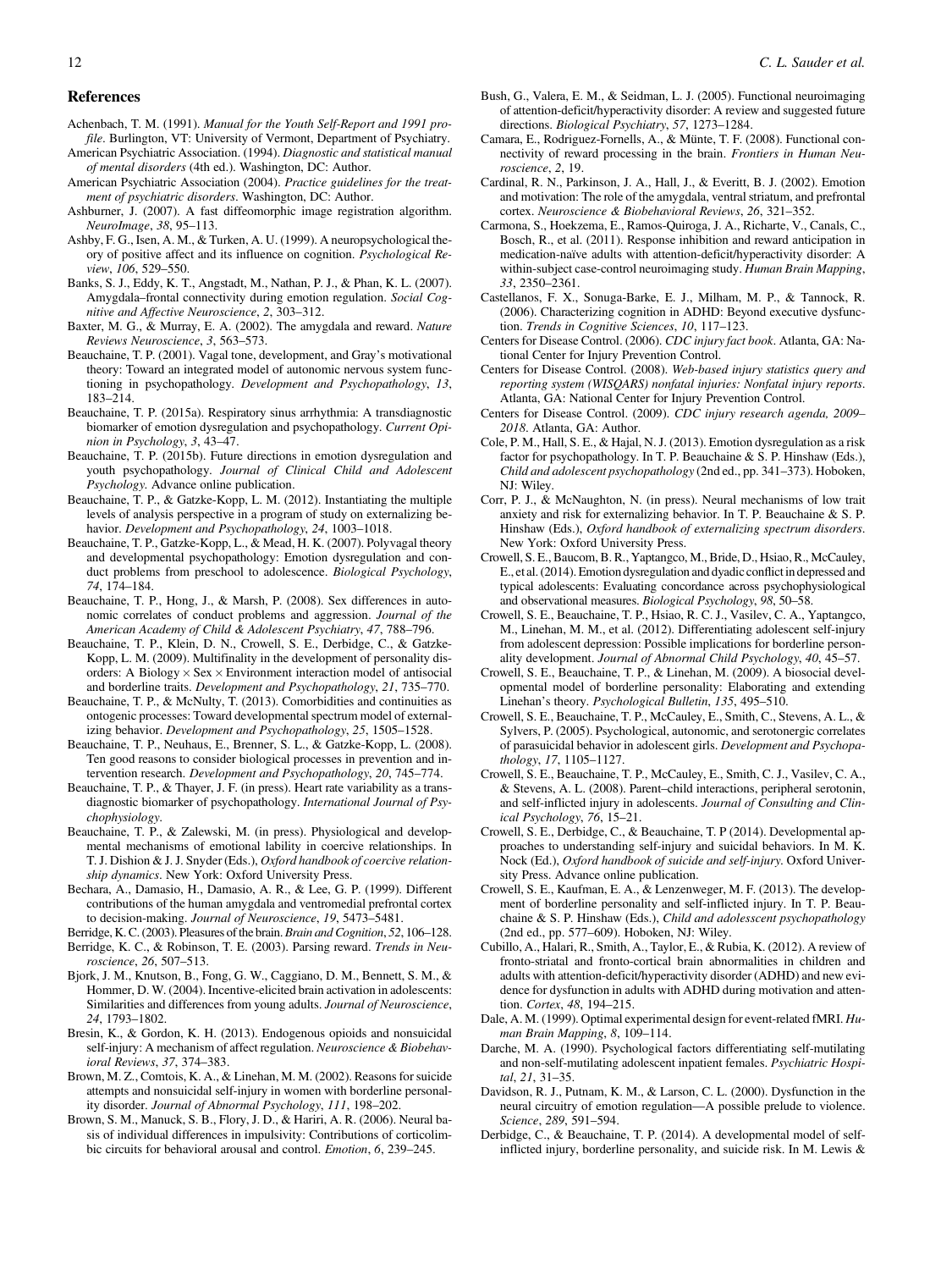<span id="page-12-0"></span>K. Rudolph (Eds.), Handbook of developmental psychopathology (3rd ed., pp. 521–542). New York: Springer.

- de Ruiter, M. B., Veltman, D. J., Goudriaan, A. E., Oosterlaan, J., Sjoerds, Z., & van den Brink, W. (2008). Response perseveration and ventral prefrontal sensitivity to reward and punishment in male problem gamblers and smokers. Neuropsychopharmacology, 34, 1027–1038.
- Dichter, G. S., Felder, J. N., Petty, C., Bizzell, J., Ernst, M., & Smoski, M. J. (2009). The effects of psychotherapy on neural responses to rewards in major depression. Biological Psychiatry, 66, 886–897.
- Dickstein, S. G., Bannon, K., Castellanos, X. F., & Milham, M. P. (2006). The neural correlates of attention-deficit/hyperactivity disorder: An ALE meta-analysis. Journal of Child Psychology and Psychiatry, 47, 1051–1062.
- Dillon, D. G., Holmes, A. J., Jahn, A. L., Bogdan, R., Wald, L. L., & Pizzagalli, D. A. (2008). Dissociation of neural regions associated with anticipatory versus consummatory phases of incentive processing. Psychophysiology, 45, 36–49.
- Dom, G., Sabbe, B. G. C. C., Hulstijn, W., & Van Den Brink, W. (2005). Substance use disorders and the orbitofrontal cortex: Systematic review of behavioural decision-making and neuroimaging studies. British Journal of Psychiatry, 187, 209–220.
- Dougherty, D. M., Mathias, C. W., Marsh-Richard, D. M., Prevette, K. N., Dawes, M. A., Hatzis, E. S., et al. (2009). Impulsivity and clinical symptoms among adolescents with non-suicidal self-injury with or without attempted suicide. Psychiatry Research, 169, 22–27.
- Durston, S. (2003). A review of the biological bases of ADHD: What have we learned from imaging studies? Mental Retardation and Developmental Disabilities Reviews, 9, 184–195.
- First, M. B., Gibbon, M., Spitzer, R. L., Williams, J. B., & Benjamin, L. S. (1997). User's guide for the Structured Clinical Interview for DSM-IV Axis II personality disorders. Washington, DC: American Psychiatric Press.
- Forbes, E. E., Christopher May, J., Siegle, G. J., Ladouceur, C. D., Ryan, N. D., Carter, C. S., et al. (2006). Reward-related decision-making in pediatric major depressive disorder: An fMRI study. Journal of Child Psychology and Psychiatry, 47, 1031–1040.
- Forbes, E. E., & Dahl, R. E. (2005). Neural systems of positive affect: Relevance to understanding child and adolescent depression? Development and Psychopathology, 17, 827–850.
- Forbes, E. E., & Dahl, R. E. (2011). Research review: Altered reward function in adolescent depression: What, when and how? Journal of Child Psychology and Psychiatry, 53, 3–15.
- Forbes, E. E., Hariri, A. H., Martin, S. L., Silk, J. S., Moyles, D. L., Fisher, P. M., et al. (2009). Altered striatal activation predicting real-world positive affect in adolescent major depressive disorder. American Journal of Psychiatry, 166, 64–73.
- Gadow, K. D., & Sprafkin, J. (1997). Adolescent Symptom Inventory—4. Stony Brook, NY: Checkmate Plus.
- Gadow, K. D., Sprafkin, J., Carlson, G., Schneider, J., Nolan, E. E., Mattison, R. E., et al. (2002). A DSM-IV-referenced adolescent self-report rating scale. Journal of the American Academy of Child & Adolescent Psychiatry, 41, 671–679.
- Gatzke-Kopp, L. M. (2011) The canary in the coalmine: Sensitivity of mesolimbic dopamine to environmental adversity during development. Neuroscience & Biobehavioral Reviews, 35, 794–803.
- Gatzke-Kopp, L. M., & Beauchaine, T. P. (2007). Central nervous system substrates of impulsivity: Implications for the development of attention-deficit/hyperactivity disorder and conduct disorder. In D. Coch, G. Dawson, & K. Fischer (Eds.), Human behavior, learning, and the developing brain: Atypical development (pp. 239–263). New York: Guilford Press.
- Geier, C., & Luna, B. (2009). The maturation of incentive processing and cognitive control. Pharmacology Biochemistry and Behavior, 93, 212–221.
- Geier, C. F., Terwilliger, R., Teslovich, T., Velanova, K., & Luna, B. (2010). Immaturities in reward processing and its influence on inhibitory control in adolescence. Cerebral Cortex, 20, 1613–1629.
- Glenn, C. R., & Klonsky, E. D. (2010). A multimethod analysis of impulsivity in nonsuicidal self-injury. Personality Disorders: Theory, Research, and Treatment, 1, 67–75.
- Goldman, S. J., D'Angelo, E. J., & DeMaso, D. R. (1993). Psychopathology in the families of children and adolescents with borderline personality disorder. American Journal of Psychiatry, 150, 1832–1835.
- Goldsmith, H. H., Pollak, S. D., & Davidson, R. J. (2008). Developmental neuroscience perspectives on emotion regulation. Child Development Perspectives, 2, 132–140.
- Gorwood, P. (2008). Neurobiological mechanisms of anhedonia. Dialogues in Clinical Neuroscience, 10, 291–299.
- Hamza, C. A., Stewart, S. L., & Willoughby, T. (2012). Examining the link between nonsuicidal self-injury and suicidal behavior: A review of the literature and an integrated model. Clinical Psychology Review, 32, 482–495.
- Hazlett, E. A., Zhang, J., New, A. S., Zelmanova, Y., Goldstein, K. E., Haznedar, M. M., et al. (2012). Potentiated amygdala response to repeated emotional pictures in borderline personality disorder. Biological Psychiatry, 72, 448–456.
- Hinshaw, S. P., Owens, E. B., Zalecki, C., Huggins, S. P., Montenegro-Nevado, A., Schrodek, E., et al. (2012). Prospective follow-up of girls with ADHD into young adulthood: Continuing impairment includes elevated risk for suicide attempts and self-injury. Journal of Consulting and Clinical Psychology, 80, 1041–1051.
- Holland, P. C., & Gallagher, M. (2004). Amygdala–frontal interactions and reward expectancy. Current Opinion in Neurobiology, 14, 148–155.
- Horesh, N., Rolnick, T., Iancu, I., Dannon, P., Lepkifker, E., Apter, A., et al. (1997). Anger, impulsivity, and suicide risk. Psychotherapy and Psychosomatics, 66, 92–96.
- Joiner, T. E., Pettit, J. W., Walker, R. L., Voelz, Z. R., Cruz, J., Rudd, M. D., et al. (2002). Perceived burdensomeness and suicidality: Two studies on the suicide notes of those attempting and those completing suicide. Journal of Social and Clinical Psychology, 21, 531–545.
- Johnson, P. A., Hurley, R. A., Benkelfat, C., Herpertz, S. C., & Taber, K. H. (2005). Understanding emotion regulation in borderline personality disorder: Contributions of neuroimaging. Focus, 3, 478–483.
- Kaufman, A. S., & Kaufman, N. L. (2004). Kaufman Brief Intelligence Test (2nd ed.). Circle Pines, MN: AGS Publishing.
- Kaufman, E., Crowell, S. E., & Stepp, S. D. (2015). Self-injury, borderline personality development, and the externalizing spectrum. In T. P. Beauchaine & S. P. Hinshaw (Eds.), Oxford handbook of externalizing spectrum disorders. New York: Oxford University Press.
- Klonsky, E. D., May, A. M., & Glenn, C. R. (2013). The relationship between nonsuicidal self-injury and attempted suicide: Converging evidence from four samples. Journal of Abnormal Psychology, 122, 231–237.
- Klonsky, E. D., & Muehlenkamp, J. J. (2007). Self-injury: A research review for the practitioner. Journal of Clinical Psychology, 63, 1045–1056.
- Knutson, B., Adams, C. M., Fong, G. W., & Hommer, D. (2001). Anticipation of increasing monetary reward selectively recruits nucleus accumbens. Journal of Neuroscience, 21, 1–5.
- Knutson, B., Bhanji, J. P., Cooney, R. E., Atlas, L. Y., & Gotlib, I. H. (2008). Neural responses to monetary incentives in major depression. Biological Psychiatry, 63, 686–692.
- Knutson, B., Fong, G. W., Adams, C. M., Varner, J. L., & Hommer, D. (2001). Dissociation of reward anticipation and outcome with event-related fMRI. Neuroreport, 12, 3683–3687.
- Koenigsberg, H. W., Siever, L. J., Lee, H., Pizzarello, S., New, A. S., Goodman, M., et al. (2009). Neural correlates of emotion processing in borderline personality disorder. Psychiatry Research Neuroimaging, 172, 192– 199.
- Kraus, A., Valerius, G., Seifritz, E., Ruf, M., Bremner, J. D., Bohus, M., et al. (2010). Script-driven imagery of self-injurious behavior in patients with borderline personality disorder: A pilot FMRI study. Acta Psychiatrica Scandinavica, 121, 41–51.
- Krueger, R. F., Hicks, B. M., Patrick, C. J., Carlson, S. R., Iacono, W. G., & McGue, M. (2002). Etiologic connections among substance dependence, antisocial behavior, and personality: Modeling the externalizing spectrum. Journal of Abnormal Psychology, 111, 411–424.
- Kuo, J. R., & Linehan, M. M. (2009). Disentangling emotion processes in borderline personality disorder: Physiological and self-reported assessment of biological vulnerability, baseline intesnsity, and reactivity to emotionally evocative stimuli. Journal of Abnormal Psychology, 118, 531–544.
- Laakso, A., Wallius, E., Kajander, J., Bergman, J., Eskola, O. Solin, O., et al. (2003). Personality traits and striatal dopamine synthesis capacity in healthy subjects. American Journal of Psychiatry, 160, 904–910.
- Laine, T. P. J., Ahonen, A., Räsänen, P., & Tiihonen, J. (2001). Dopamine transporter density and novelty seeking among alcoholics. Journal of Addictive Disease, 20, 95–100.
- Linehan, M. M. (1993). Cognitive–behavioral treatment of borderline personality disorder. New York: Guilford Press.
- Linehan, M. M., & Comtois, K. A. (1996). Lifetime parasuicide count. Unpublished manuscript.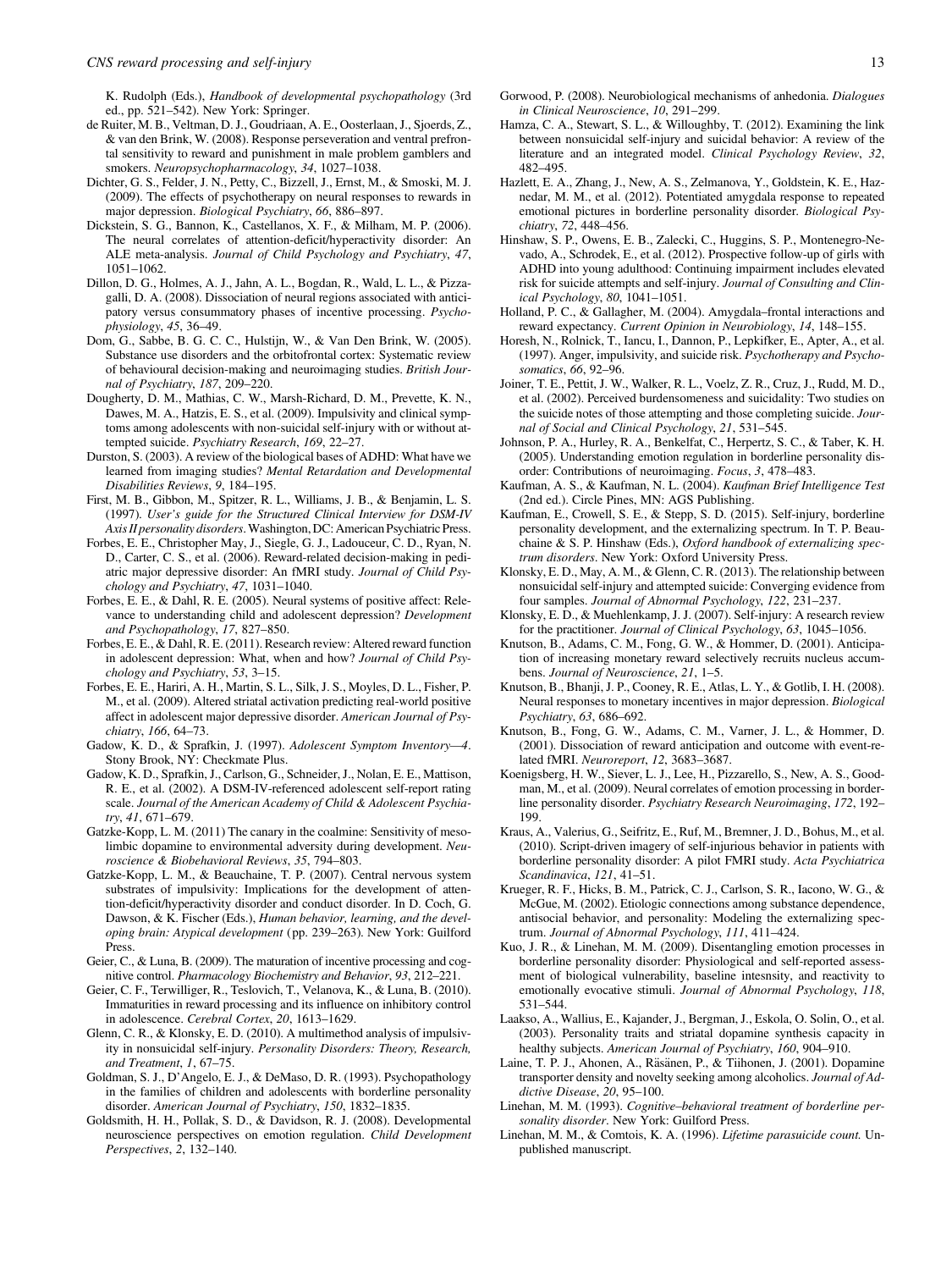- <span id="page-13-0"></span>Linehan, M. M., Comtois, K. A., Brown, M. Z., Heard, H. L., & Wagner, A. W. (2006). Suicide attempt self-injury interview (SASII): Development, reliability, and validity of a scale to assess suicide attempts and intentional self-injury. Psychological Assessment, 18, 303–312.
- Lis, E., Greenfield, B., Henry, M., Guile, J. M., & Dougherty, G. (2007). Neuroimaging and genetics of borderline personality disorder: A review. Review of Psychiatric Neuroscience, 32, 162–173.
- Liu, X., Hairston, J., Schrier, M., & Fan, J. (2011). Common and distinct networks underlying reward valence and processing stages: A meta-analysis of functional neuroimaging studies. Neuroscience & Biobehavioral Reviews, 35, 1219–1236.
- Lloyd-Richardson, E., Perrine, N., Dierker, L., & Kelley, M. L. (2007). Characteristics and functions of non-suicidal self-injury in a community sample of adolescents. Psychological Medicine, 37, 1183–1192.
- Lobbestael, J., Leurgans, M., & Arntz, A. (2010). Inter-rater reliability of the Structured Clinical Interview for DSM-IVAxis I Disorders (SCID I) and Axis II Disorders (SCID II). Clinical Psychology and Psychotherapy, 18, 75–79.
- Lynam, D. R., Miller, J. D., Miller, D. J., Bornovalova, M. A., & Lejuez, C. W. (2011). Testing the relations between impulsivity-related traits, suicidality, and nonsuicidal self-injury: A test of the incremental validity of the UPPS model. Personality Disorders: Theory, Research, and Treatment, 2, 151–160.
- Maffei, C., Fossati, A., Agostoni, I., Barraco, A., Bagnato, M., Deborah, D., et al. (1997). Interrater reliability and internal consistency of the Structured Clinical Interview for DSM-IV axis II personality disorders (SCID-II), Version 2.0. Journal of Personality Disorders, 11, 279–284.
- Martin-Soelch, C., Leenders, K. L., Chevalley, A.-F., Missimer, J., Kunig, S., Magyar, A., et al. (2001). Reward mechanisms in the brain and their role in dependence: Evidence from neurophysiological and neuroimaging studies. Brain Research Reviews, 36, 139–149.
- Mazaika, P. K., Hoeft, F., Glover, G. H., & Reiss, A. L. (2009). Methods and software for fMRI analysis of clinical subjects. NeuroImage, 47, S58.
- McCabe, C., Mishor, Z., Cowen, P. J., & Harmer, C. J. (2010). Diminished neural processing of aversive and rewarding stimuli during selective serotonin reuptake inhibitor treatment. Biological Psychiatry, 67, 439–445.
- McClure, S. M., York, M. K., & Montague, P. R. (2004). The neural substrates of reward processing in humans: The modern role of FMRI. Neuroscientist, 10, 260–268.
- Minkoff, K., Bergman, E., Beck, A. T., & Beck, R. (1973). Hopelessness, depression, and attempted suicide. American Journal of Psychiatry, 130, 455–459.
- Minzenberg, M. J., Fan, J., New, A. S., Tang, C. Y., & Siever, L. J. (2008). Frontolimbic structural changes in borderline personality disorder. Journal of Psychiatric Research, 42, 727–733.
- Murray, E. A. (2007). The amygdala, reward and emotion. Trends in Cognitive Sciences, 11, 489–497.
- Nestler, E. J., & Carlezon, W. A., Jr. (2006). The mesolimbic dopamine reward circuit in depression. Biological Psychiatry, 59, 1151–1159.
- Neuhaus, E., & Beauchaine, T. P. (2013). Impulsivity and vulnerability to psychopathology. In T. P. Beauchaine & S. P. Hinshaw (Eds.), Child and adolescent psychopathology (2nd ed., pp. 197–226). Hoboken, NJ: Wiley.
- New, A. S., Hazlett, E. A., Buchsbaum, M. S., Goodman, M., Mitelman, S. A., Newmark, R., et al. (2007). Amygdala–prefrontal disconnection in borderline personality disorder. Neuropsychopharmacology, 32, 1629–1640.
- Nock, M. K. (2008). Actions speak louder than words: An elaborated theoretical model of the social functions of self injury and other harmful behaviors. Applied and Preventive Psychology, 12, 159–168.
- Nock, M. K. (2009). Why do people hurt themselves? Current Directions in Psychological Science, 18, 78–83.
- Nock, M. K. (2010). Self-injury. Annual Review of Clinical Psychology, 6, 339–363.
- Nock, M. K., Joiner, T. E., Gordon, K. H., Lloyd-Richardson, E., & Prinstein, M. J. (2006). Non-suicidal self-injury among adolescents: Diagnostic correlates and relation to suicide attempts. Psychiatry Research, 144, 65–72.
- Oberlin, B. G., Dzemidzic, M., Bragulat, V., Lehigh, C. A., Talavage, T., O'Connor, S. J., et al. (2012). Limbic responses to reward cues correlate with antisocial trait density in heavy drinkers. NeuroImage, 60, 644–652.
- Oquendo, M. A., & Mann, J. J. (2000). The biology of impulsivity and suicidality. Psychiatric Clinics of North America, 23, 11–25.
- Pizzagalli, D. A., Holmes, A. J., Dillon, D. G., Goetz, E. L., Birk, J. L., Bogdan, R., et al. (2009). Reduced caudate and nucleus accumbens response to rewards in unmedicated subjects with major depressive disorder. American Journal of Psychiatry, 166, 702–710.
- Plener, P. L., Bubalo, N., Fladung, A. K., Ludolph, A. G., & Lulé, D. (2012). Prone to excitement: Adolescent females with non-suicidal self-injury (NSSI) show altered cortical pattern to emotional and NSS-related material. Psychiatry Research Neuroimaging, 203, 146–152.
- Plichta, M. M., & Scheres, A. (2014). Ventral–striatal responsiveness during reward anticipation in ADHD and its relation to trait impulsivity in the healthy population: A meta-analytic review of the fMRI literature. Neuroscience & Biobehavioral Reviews, 38, 125–134.
- Quay, H. C. (1993). The psychobiology of undersocialized aggressive conduct disorder: A theoretical perspective. Development and Psychopathology, 5, 165–180.
- Reynolds, W. M. (1987). Suicidal Ideation Questionnaire—Junior. Odessa, FL: Psychological Assessment Resources.
- Reynolds, W. M. (1988). Suicidal Ideation Questionnaire: Professional manual. Odessa, FL: Psychological Assessment Resources.
- Richards, J. M., Plate, R. C., & Ernst, M. (2013). A systematic review of fMRI reward paradigms in adolescents vs. adults: The impact of task design and implications for understanding neurodevelopment. Neuroscience & Biobehavioral Reviews. Advance online publication.
- Rolls, E. T. (2000). The orbitofrontal cortex and reward. Cerebral Cortex, 10, 284–294.
- Rubia, K. (2011). "Cool" inferior frontostriatal dysfunction in attentiondeficit/hyperactivity disorder versus "hot" ventromedial orbitofrontallimbic dysfunction in conduct disorder: A review. Biological Psychiatry, 69, e69–e87.
- Rubia, K., Smith, A., Halari, R., Matukura, F., Mohammad, M., Taylor, E., et al. (2009). Disorder-specific dissociation of orbitofrontal dysfunction in boys with pure conduct disorder during reward and ventrolateral prefrontal dysfunction in boys with pure ADHD during sustained attention. American Journal of Psychiatry, 166, 83–94.
- Rudd, M. D., Joiner, T., & Rajad, M. H. (1996). Relationships among suicide ideators, attempters, and multiple attempters in a young-adult sample. Journal of Abnormal Psychology, 105, 541–550.
- Sagvolden, T., Johansen, E. B., Aase, H., & Russell, V. A. (2005). A dynamic developmental theory of attention-deficit/hyperactivity disorder (ADHD) predominantly hyperactive/ impulsive and combined subtypes. Behavioral and Brain Sciences, 28, 397–418.
- Sauder, C., Beauchaine, T. P., Gatzke-Kopp, L. M., Shannon, K. E., & Aylward, E. (2012). Neuroanatomical correlates of heterotypic comorbidity in externalizing male adolescents. Journal of Clinical Child and Adolescent Psychology, 41, 346–352.
- Schlaepfer, T. E., Cohen, M. X., Frick, C., Kosel, M., Brodesser, D., Axmacher, N., et al. (2007). Deep brain stimulation to reward circuitry alleviates anhedonia in refractory major depression. Neuropsychopharmacology, 33, 368–377.
- Schultz, W. (2000). Multiple reward signals in the brain. Nature Reviews Neuroscience, 1, 199–207.
- Seiffge-Krenke, I., & Kollmar, F. (1998). Discrepancies between mothers' and fathers' perceptions of sons' and daughters' problem behaviour: A longitudinal analysis of parent–adolescent agreement on internalising and externalising problem behaviour. Journal of Child Psychology and Psychiatry, 39, 687–697.
- Shaffer, D., Fisher, P., Lucas, C. P., Mina, K., & Schwab-Stone, M. E. (2000). NIMH Diagnostic Interview Schedule for Children Version IV (NIMH DISC-IV): Description, differences from previous versions, and reliability of some common diagnoses. Journal of the American Academy of Child & Adolescent Psychiatry, 39, 28–38.
- Shannon, K. E., Sauder, C., Beauchaine, T. P., & Gatzke-Kopp, L. (2009). Disrupted effective connectivity between the medial frontal cortex and the caudate in adolescent boys with externalizing behavior disorders. Criminal Justice and Behavior, 36, 1141–1157.
- Smoski, M. J., Felder, J., Bizzell, J., Green, S. R., Ernst, M., Lynch, T. R., et al. (2009). fMRI of alterations in reward selection, anticipation, and feedback in major depressive disorder. Journal of Affective Disorders, 118, 69–78.
- Soloff, P. H., Meltzer, C. C., Becker, C., Greer, P. J., Kelly, T. M., & Constantine, D. (2003). Impulsivity and prefrontal hypometabolism in borderline personality disorder. Psychiatry Research: Neuroimaging, 123, 153–163.
- Soloff, P. H., Pruitt, P., Sharma, M., Radwan, J., White, R., & Diwadkar, V. A. (2012). Structural brain abnormalities and suicidal behavior in borderline personality disorder. Journal of Psychiatric Research, 46, 516–525.
- Sourander, A., Helstela, L., & Helenius, H. (1999). Parent–adolescent agreement on emotional and behavioral problems. Social Psychiatry and Psychiatric Epidemiology, 34, 657–663.